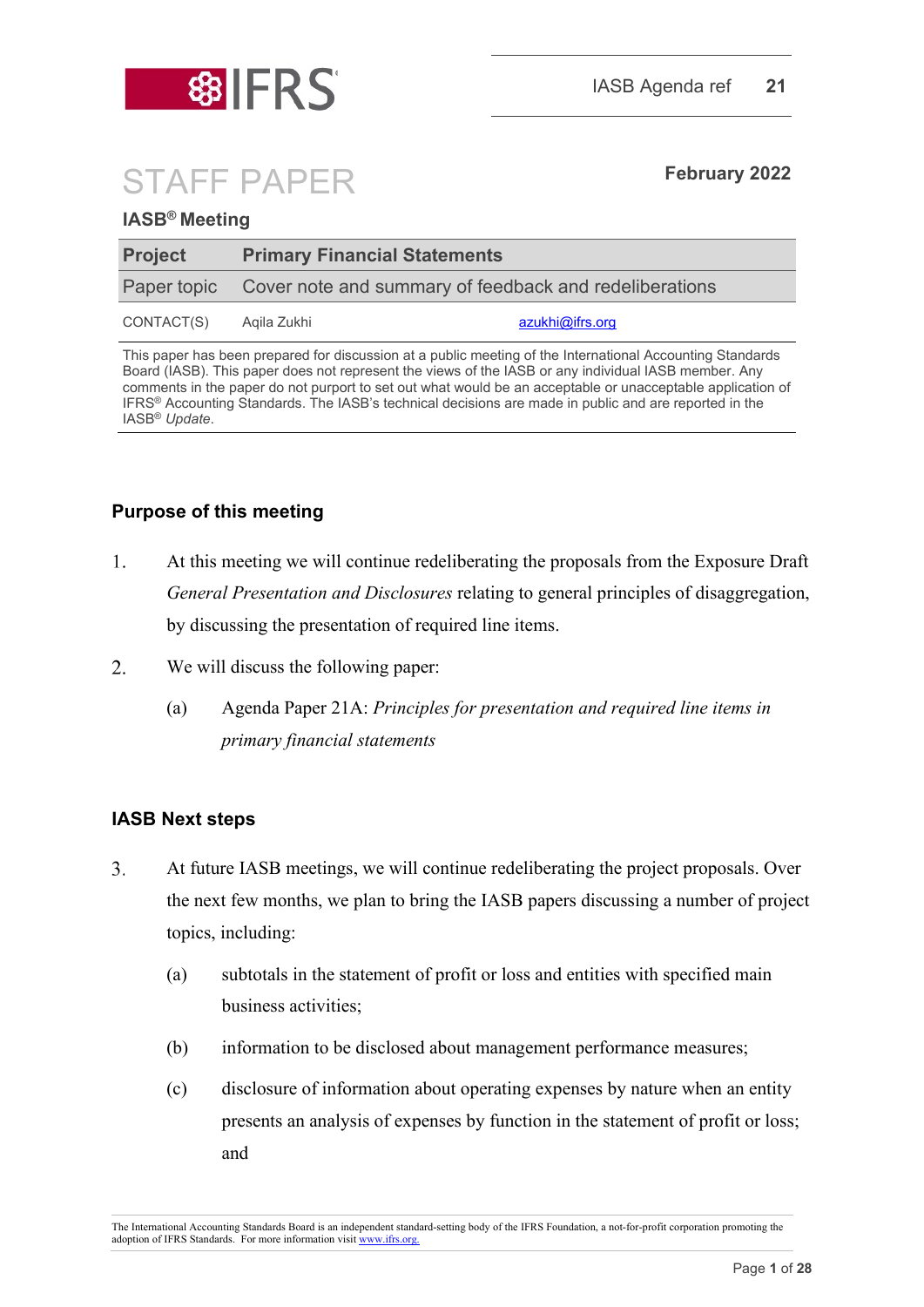(d) proposals relating to unusual income and expenses.

#### **Summary of proposals discussed and proposals yet to be redeliberated**

 $\overline{4}$ . Appendix A gives an overview of project status, listing the proposals in the Exposure Draft that have been discussed and proposals that are yet to be redeliberated by the IASB.

#### **Summary of proposals and feedback**

5. Appendix B summarises proposals in the Exposure Draft, feedback received and the IASB's tentative decisions made so far. As the IASB redeliberates the proposals, we will be updating Appendix B to include the latest tentative decisions.

### **Diagram summarising the proposals for the structure of the statement of profit or loss**

6. Appendix C provides a diagram summarising the proposals in the Exposure Draft and the changes tentatively agreed by the IASB in the redeliberations to date on the structure of the statement of profit or loss for entities applying the general model.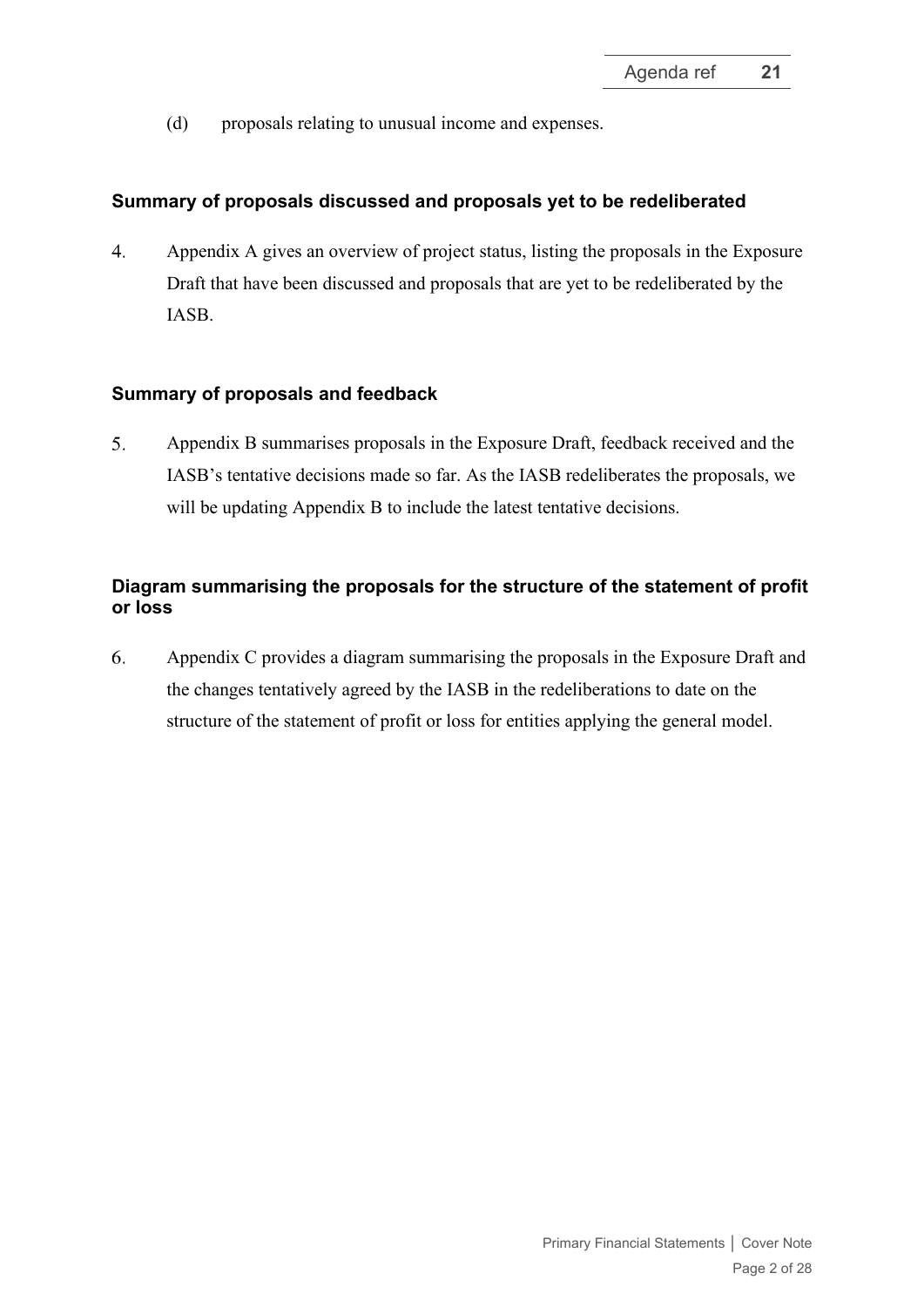# **Appendix A—Project status summary**

| <b>Topic</b>                    | <b>Proposals discussed</b>                                                                                                                                                                                                                                                                     | Proposals yet to be redeliberated                                                                                                                                                                                                                                                                                     |
|---------------------------------|------------------------------------------------------------------------------------------------------------------------------------------------------------------------------------------------------------------------------------------------------------------------------------------------|-----------------------------------------------------------------------------------------------------------------------------------------------------------------------------------------------------------------------------------------------------------------------------------------------------------------------|
| Subtotals                       | • Required subtotals<br>• Classification in categories, general model<br>• Associates and joint ventures                                                                                                                                                                                       | Classification by entities with specified main business activities<br>$\bullet$<br>Remaining issues related to investing and financing categories<br>$\bullet$                                                                                                                                                        |
| Management performance measures | • Scope and definition<br>• Disclosure of reconciliation                                                                                                                                                                                                                                       | Disclosure of tax and NCI<br>$\bullet$<br>Single note, columns, cross-referencing, relationship with segments and<br>other                                                                                                                                                                                            |
| Disaggregation and other        | • Roles of primary financial statements and notes<br>• General principles of aggregation and disaggregation<br>• Direction for unusual income and expenses<br>• Presentation of operating expenses<br>• Direction for disclosure of operating expenses<br>Statement of cash flows<br>$\bullet$ | Definition of unusual income and expenses, related disclosures<br>٠<br>Disclosure of operating expenses<br>$\bullet$<br>Proposals relating to items labelled 'other' and other remaining general<br>disaggregation topics<br>Remaining proposals for statement of cash flows<br>Consequential amendments<br>$\bullet$ |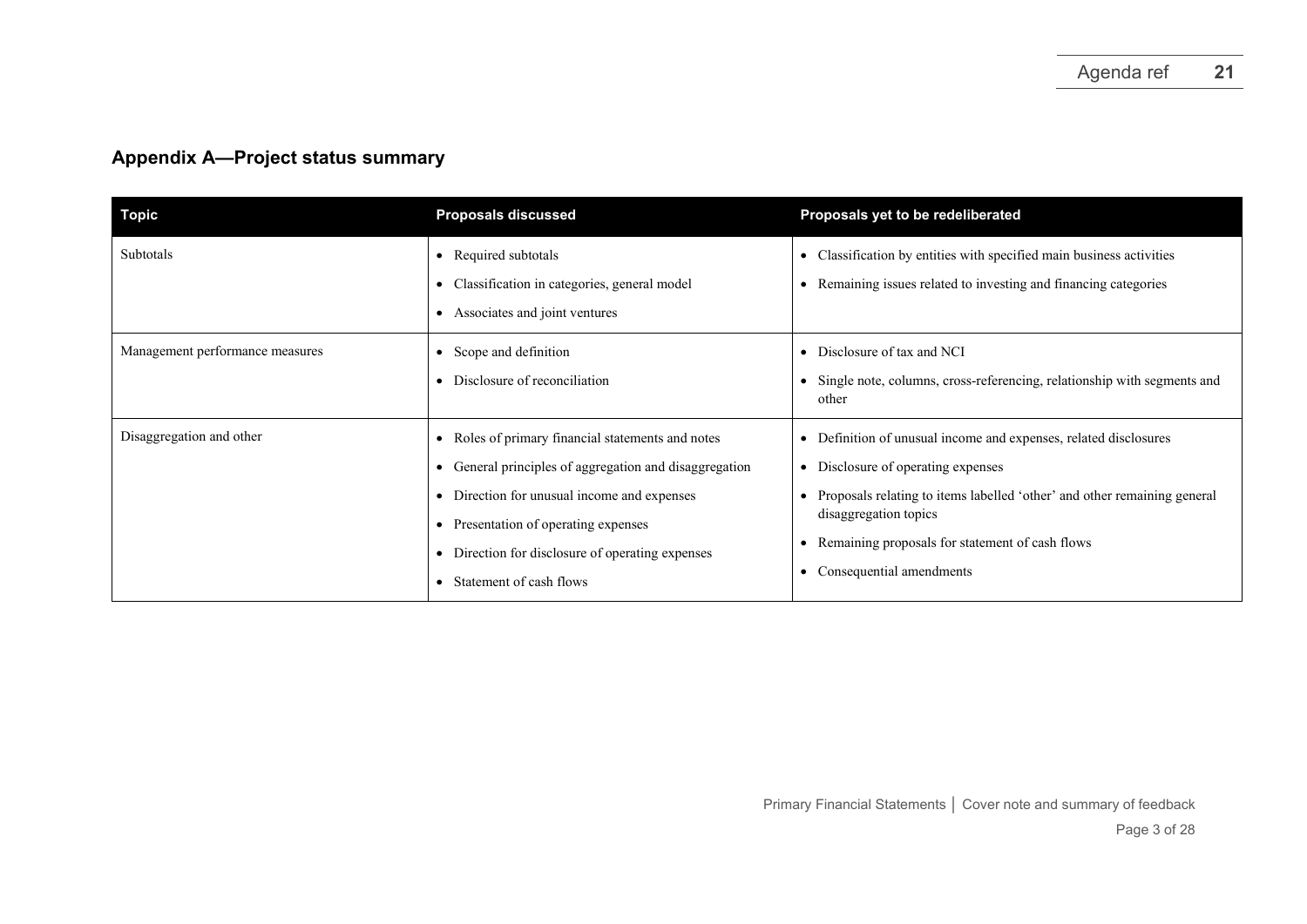## **Appendix B—Summary of proposals, feedback and tentative decisions**

| <b>Topic and ref</b>                                                                                                                                                                                   | <b>Summary of proposals</b>                                                                                                                                                                                                                                                                                                                                                                                                     | <b>Summary of feedback</b>                                                                                                                                                                                                                                                                                                                                                                                                                                                                                                                                                                                                                 | <b>Tentative decisions</b>                                                                                                                                                                                                                                                                                                                                                                                                                                                                                                                            |
|--------------------------------------------------------------------------------------------------------------------------------------------------------------------------------------------------------|---------------------------------------------------------------------------------------------------------------------------------------------------------------------------------------------------------------------------------------------------------------------------------------------------------------------------------------------------------------------------------------------------------------------------------|--------------------------------------------------------------------------------------------------------------------------------------------------------------------------------------------------------------------------------------------------------------------------------------------------------------------------------------------------------------------------------------------------------------------------------------------------------------------------------------------------------------------------------------------------------------------------------------------------------------------------------------------|-------------------------------------------------------------------------------------------------------------------------------------------------------------------------------------------------------------------------------------------------------------------------------------------------------------------------------------------------------------------------------------------------------------------------------------------------------------------------------------------------------------------------------------------------------|
| December<br>2020<br><b>AP21B</b><br><b>Subtotals and</b><br>categories-<br>general<br>model<br>March 2021<br><b>AP21A</b><br><b>Subtotals in</b><br>the statement<br>of profit or<br>loss-             | <b>Subtotals</b><br>The Exposure Draft proposed that an<br>Al.<br>entity presents the following new<br>subtotals in the statement of profit or loss<br>(paragraph 60 of the Exposure Draft):<br>operating profit or loss (operating profit);<br>a)<br>operating profit or loss and income and<br>b)<br>expenses from integral associates and<br>joint ventures; and<br>profit or loss before financing and income<br>c)<br>tax. | <b>Subtotals</b><br>Most respondents agreed with the proposals to<br><b>B</b> 1.<br>introduce defined subtotals in the statement of<br>profit or loss. They think the proposals have the<br>potential to result in useful information and<br>improve comparability between entities.<br>Many respondents agreed with the proposals to<br><b>B2.</b><br>define the operating category as a residual<br>category. However, some respondents disagreed<br>with defining the operating category as a residual<br>category and preferred a 'positive' or 'direct'<br>definition because they disagreed with the content<br>of operating profit. | Subtotals-operating profit<br>Confirmed proposals<br>C1. The IASB tentatively confirmed that entities would be required<br>to present an operating profit subtotal in the statement of profit<br>or loss and not to develop a direct definition of operating profit.<br>Subtotals-profit before financing and income tax<br>Confirmed proposals<br>C2. The IASB tentatively confirmed to retain the proposal to define<br>the 'profit before financing and income tax' subtotal and<br>require it to be presented in the statement of profit or loss. |
| <b>operating</b><br>profit                                                                                                                                                                             | <b>Categories</b>                                                                                                                                                                                                                                                                                                                                                                                                               | Categories                                                                                                                                                                                                                                                                                                                                                                                                                                                                                                                                                                                                                                 | <b>Categories</b>                                                                                                                                                                                                                                                                                                                                                                                                                                                                                                                                     |
| May 2021<br><b>AP21A</b><br><b>Subtotals and</b><br>categories-<br>financing<br>category<br><b>AP21B</b><br><b>Subtotals and</b><br>categories-<br>profit before<br>financing and<br><b>income tax</b> | A2. In applying these proposed new subtotals,<br>an entity would present in the statement of<br>profit or loss income and expenses<br>classified in the following categories<br>(paragraph 45 of the Exposure Draft):<br>a)<br>operating;<br>b)<br>integral associates and joint ventures;<br>c)<br>investing; and<br>d)<br>financing.                                                                                          | Most respondents agreed with the proposals to<br><b>B</b> 3.<br>introduce categories in the statement of profit or<br>loss. They think the proposals have the potential<br>to result in useful information and improve<br>comparability between entities.<br>However, some respondents said additional<br>B4.<br>guidance would be needed to achieve consistent<br>application and comparability, including guidance<br>on the definitions of the categories and the term<br>'main business activities'.<br>Many respondents expressed concerns about:<br><b>B5.</b>                                                                       | Confirmed proposals<br>C3. The IASB tentatively confirmed to retain the proposal to<br>introduce separate investing and financing categories in the<br>statement of profit or loss.<br>See below for the confirmed proposals and changes to the<br>C4.<br>proposals related to derivatives and hedging instruments,<br>foreign exchange differences and alignment of the investing<br>categories in the statement of profit or loss and statement of<br>cash flows.                                                                                   |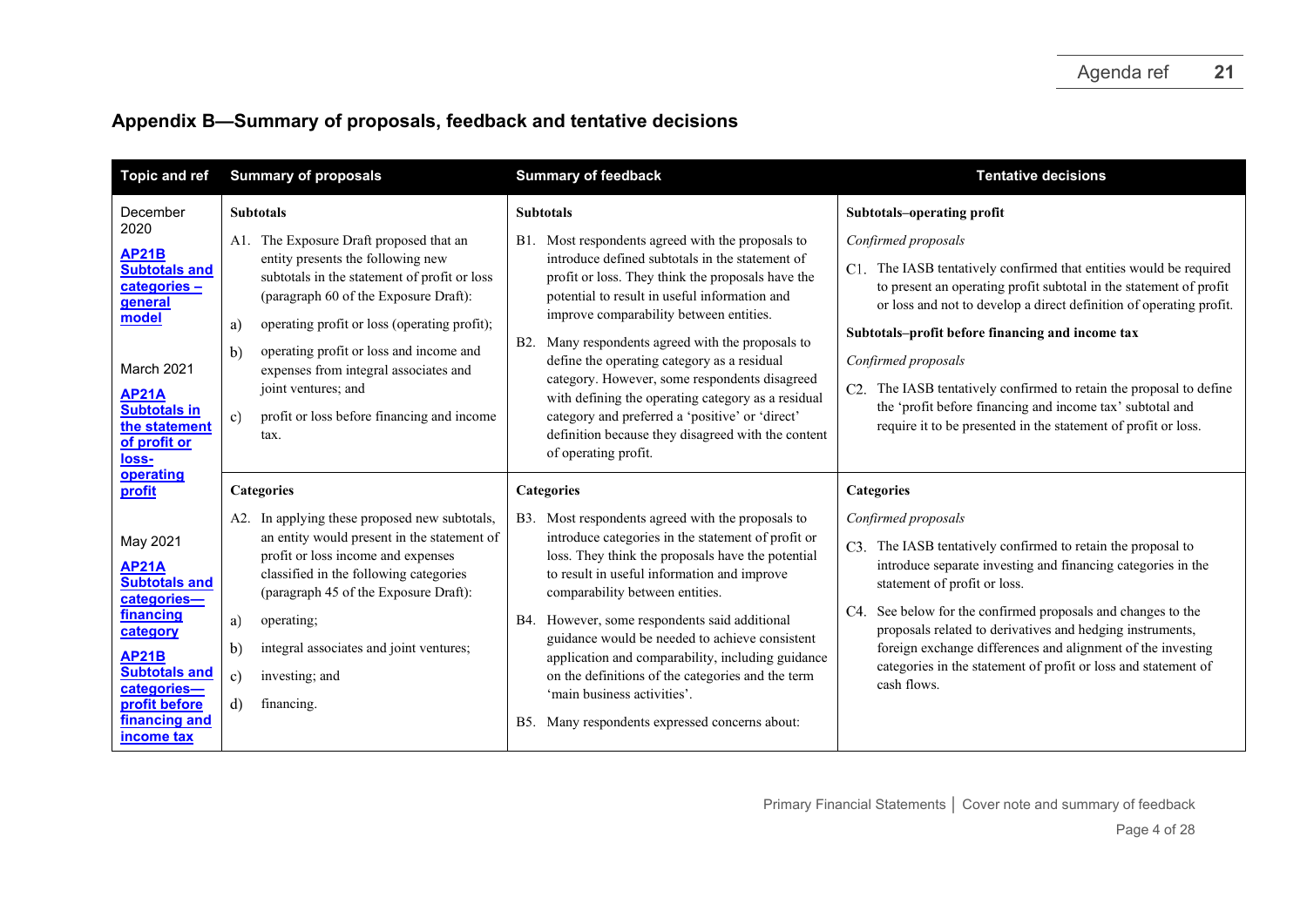<span id="page-4-0"></span>

| <b>Topic and ref</b>                                                                                                                                                                                                                                           | <b>Summary of proposals</b>                                                                                                                                                                                                                                                                                                                                                                                                                                                                                                                                                                                                                                                                         | <b>Summary of feedback</b>                                                                                                                                                                                                                                                                                                                                                                                                                                                                                               | <b>Tentative decisions</b>                                                                                                                                                                                                                                                                                                                                                                                                                                                                                                                                                                |
|----------------------------------------------------------------------------------------------------------------------------------------------------------------------------------------------------------------------------------------------------------------|-----------------------------------------------------------------------------------------------------------------------------------------------------------------------------------------------------------------------------------------------------------------------------------------------------------------------------------------------------------------------------------------------------------------------------------------------------------------------------------------------------------------------------------------------------------------------------------------------------------------------------------------------------------------------------------------------------|--------------------------------------------------------------------------------------------------------------------------------------------------------------------------------------------------------------------------------------------------------------------------------------------------------------------------------------------------------------------------------------------------------------------------------------------------------------------------------------------------------------------------|-------------------------------------------------------------------------------------------------------------------------------------------------------------------------------------------------------------------------------------------------------------------------------------------------------------------------------------------------------------------------------------------------------------------------------------------------------------------------------------------------------------------------------------------------------------------------------------------|
| <b>July 2021</b><br><b>AP21A</b><br><b>Classification</b><br>of income<br>and expenses<br>in the<br>financing<br>category of<br>statement of<br>profit or loss                                                                                                 |                                                                                                                                                                                                                                                                                                                                                                                                                                                                                                                                                                                                                                                                                                     | the proposed classification of foreign exchange<br>a)<br>differences and of fair value gains and losses on<br>derivatives and hedging instruments-they<br>question whether the benefits of such<br>classification would outweigh the costs; and<br>the proposed labels for the categories in the<br>b)<br>statement of profit or loss—they say it is<br>confusing that the labels are similar to the labels<br>of the categories in the statement of cash flows,<br>although the content of the categories is different. |                                                                                                                                                                                                                                                                                                                                                                                                                                                                                                                                                                                           |
| <b>AP21B</b><br><b>Classification</b><br>of fair value<br>gains or<br>losses on<br>derivatives<br>and hedging<br><b>instruments</b><br><b>AP21C</b><br><b>Classification</b><br>of foreign<br>exchange<br>differences in<br>profit or loss<br>December<br>2021 | <b>Operating category</b><br>A3. The operating category would include<br>income or expenses not classified in the<br>other categories such as the investing<br>category or the financing category. In<br>other words, the operating category would<br>be the default category (paragraph 46 of<br>the Exposure Draft). <sup>1</sup><br>A4. The Exposure Draft proposed specific<br>requirements for entities with specified<br>main business activities, to ensure that the<br>operating category includes all income<br>and expenses from their main business<br>activities. These requirements and related<br>feedback are discussed in Agenda Paper<br>21C of the December 2020 IASB<br>meeting. | <b>Operating category</b><br>Some respondents expressed concerns about<br>B6.<br>defining the operating category as a residual<br>category-mainly because they disagree with<br>including in operating profit some income and<br>expenses that are unusual, volatile or do not arise<br>from an entity's main business activities.                                                                                                                                                                                       | <b>Operating category</b><br>Confirmed proposals<br>C5. The IASB tentatively confirmed that:<br>these types of income and expenses shall not be classified in the<br>a)<br>operating category: investing, financing, income tax, and<br>discontinued operations.<br>the operating category comprises all income and expenses<br>$\mathbf{b}$<br>arising from an entity's operations, including volatile and<br>unusual income and expenses arising from an entity's<br>operations; and includes, but is not limited to, income and<br>expenses from an entity's main business activities. |

<sup>&</sup>lt;sup>1</sup> Also see paragraphs BC53–BC57 of the Exposure Draft.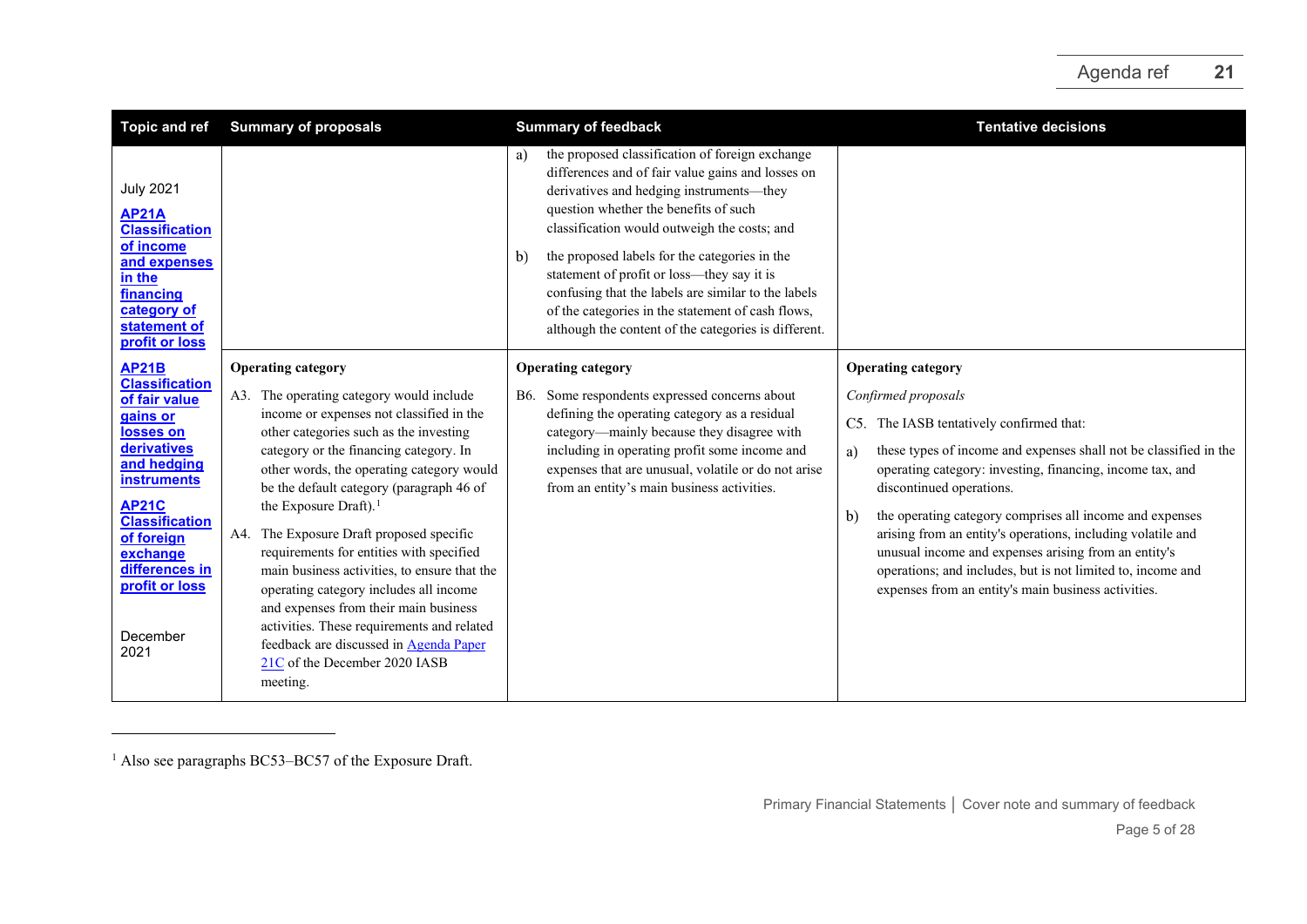<span id="page-5-0"></span>

| <b>Topic and ref</b>                                                                        | <b>Summary of proposals</b>                                                                                                                                                                                                                                                                                                                                                                 | <b>Summary of feedback</b>                                                                                                                                                                                                                                                                                   | <b>Tentative decisions</b>                                                                                                                                                                                                                                                                                                                                                                                                                                                                                                                                                                                                                                                                                                                                                                                                                                                                                                                                                                                                                                                                                                                                                                                                                              |
|---------------------------------------------------------------------------------------------|---------------------------------------------------------------------------------------------------------------------------------------------------------------------------------------------------------------------------------------------------------------------------------------------------------------------------------------------------------------------------------------------|--------------------------------------------------------------------------------------------------------------------------------------------------------------------------------------------------------------------------------------------------------------------------------------------------------------|---------------------------------------------------------------------------------------------------------------------------------------------------------------------------------------------------------------------------------------------------------------------------------------------------------------------------------------------------------------------------------------------------------------------------------------------------------------------------------------------------------------------------------------------------------------------------------------------------------------------------------------------------------------------------------------------------------------------------------------------------------------------------------------------------------------------------------------------------------------------------------------------------------------------------------------------------------------------------------------------------------------------------------------------------------------------------------------------------------------------------------------------------------------------------------------------------------------------------------------------------------|
| <b>AP21B</b><br><b>Income and</b><br>expenses<br>classified in<br>the investing<br>category | <b>Investing category</b><br>A5. The investing category would include<br>returns from investments, that is, income<br>and expenses from assets that generate a<br>return individually and largely<br>independently of other resources held by<br>an entity. The investing category would<br>also include related incremental expenses<br>(paragraph 47 of the Exposure Draft). <sup>2</sup> | <b>Investing category</b><br>B7. Many respondents agreed with the proposal for<br>the investing category. However, some<br>respondents said the definition is insufficiently<br>robust.<br>A few respondents expressed concerns about<br>B8.<br>including incremental expenses in the investing<br>category. | <b>Investing category</b><br>Confirmed proposals<br>C6. The IASB tentatively decided:<br>to retain the proposal for entities to classify in the investing<br>a)<br>category income and expenses from assets that generate returns<br>individually and largely independently of other resources held<br>by an entity;<br>to retain the proposed application guidance in the Exposure<br>$\mathbf{b}$<br>Draft; and<br>to retain the label 'investing category' for that category.<br>C)<br>Changes to the proposals<br>The IASB tentatively decided:<br>C7.<br>to add further application guidance stating that income and<br>a)<br>expenses arising from individual assets and disposal groups<br>held for sale and income and expenses arising from business<br>combinations would not be classified in investing category, and<br>negative returns are classified in the same category as positive<br>returns:<br>to classify income and expenses from associates and joint<br>$\mathbf{b}$<br>ventures in the investing category;<br>to remove the discussion of the objective from the requirements<br>c)<br>in the Standard and explain in the Basis for Conclusions the<br>reasons for including specific items in the investing category;<br>and |

<sup>2</sup> Also see paragraphs B32–B33 and BC48–BC52 of the Exposure Draft.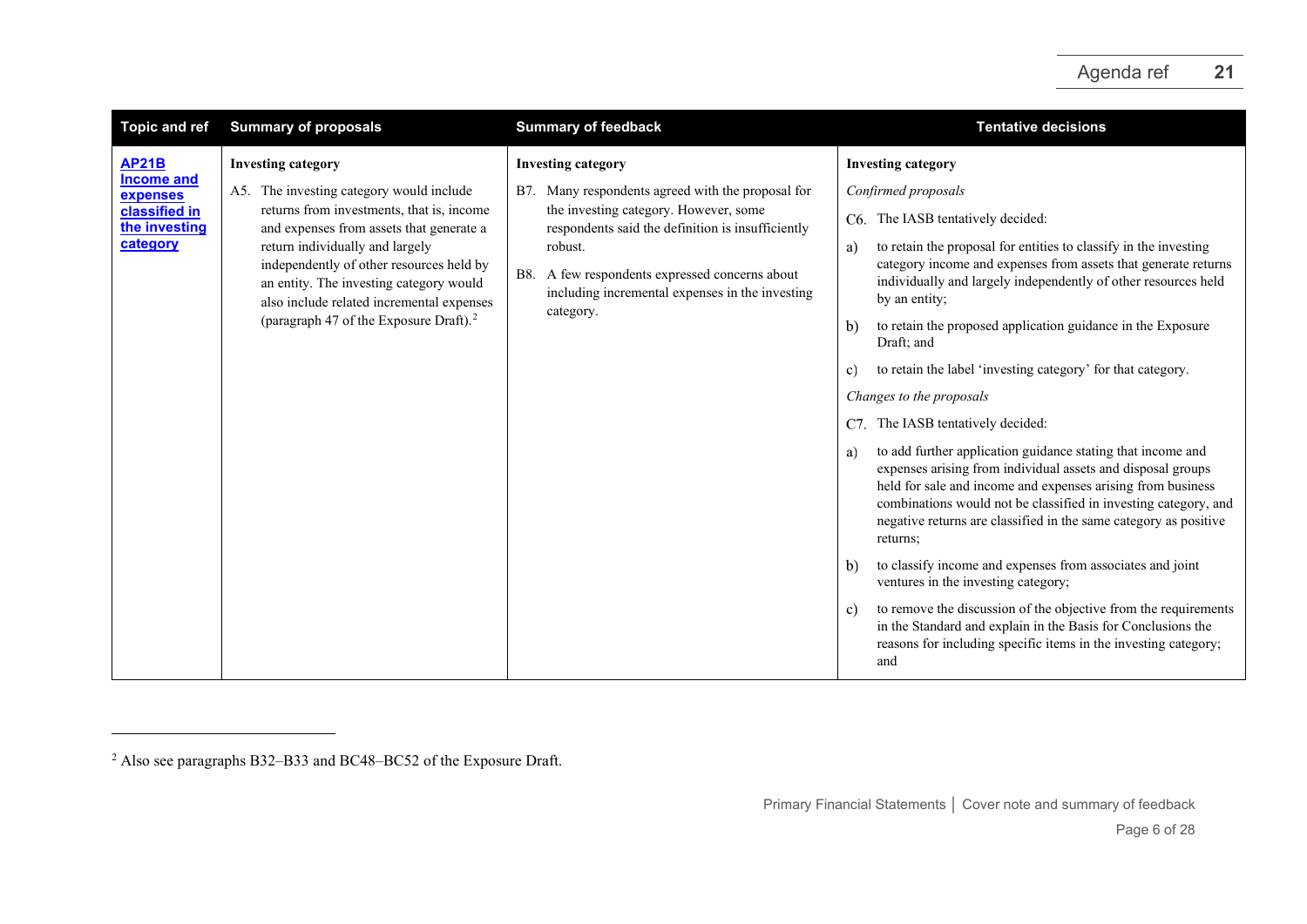<span id="page-6-0"></span>

| <b>Topic and ref</b> | <b>Summary of proposals</b>                                                                                                                                                                                                                                                                                                                                                                     | <b>Summary of feedback</b>                                                                                                                                                                             | <b>Tentative decisions</b>                                                                                                                                                                                                                                                                                                                                                                                                                                                                                                                                                                                                                                                                                                                                                                                                                                                                                                                                                                                    |
|----------------------|-------------------------------------------------------------------------------------------------------------------------------------------------------------------------------------------------------------------------------------------------------------------------------------------------------------------------------------------------------------------------------------------------|--------------------------------------------------------------------------------------------------------------------------------------------------------------------------------------------------------|---------------------------------------------------------------------------------------------------------------------------------------------------------------------------------------------------------------------------------------------------------------------------------------------------------------------------------------------------------------------------------------------------------------------------------------------------------------------------------------------------------------------------------------------------------------------------------------------------------------------------------------------------------------------------------------------------------------------------------------------------------------------------------------------------------------------------------------------------------------------------------------------------------------------------------------------------------------------------------------------------------------|
|                      |                                                                                                                                                                                                                                                                                                                                                                                                 |                                                                                                                                                                                                        | not to proceed with the proposed use of the defined term<br>d)<br>'income and expenses from investments'.                                                                                                                                                                                                                                                                                                                                                                                                                                                                                                                                                                                                                                                                                                                                                                                                                                                                                                     |
|                      |                                                                                                                                                                                                                                                                                                                                                                                                 |                                                                                                                                                                                                        | The IASB will discuss other aspects of proposals at a future<br>C8.<br>meeting.                                                                                                                                                                                                                                                                                                                                                                                                                                                                                                                                                                                                                                                                                                                                                                                                                                                                                                                               |
|                      | <b>Financing category</b>                                                                                                                                                                                                                                                                                                                                                                       | <b>Financing category</b>                                                                                                                                                                              | <b>Financing category</b>                                                                                                                                                                                                                                                                                                                                                                                                                                                                                                                                                                                                                                                                                                                                                                                                                                                                                                                                                                                     |
|                      | A6. The financing category would include<br>(paragraph 49 of the Exposure Draft): $3$<br>income and expenses from cash and cash<br>a)<br>equivalents;<br>income and expenses on liabilities arising<br>b)<br>from financing activities; and<br>interest income and expenses on other<br>c)<br>liabilities, for example, the unwinding of<br>discounts on pension liabilities and<br>provisions. | Some respondents expressed concerns about the<br>B9.<br>proposed classification of income and expenses<br>from cash and cash equivalents and other<br>investments held as part of treasury activities. | Changes to the proposals<br>C9. The IASB tentatively decided not to proceed with the proposed<br>addition to the definition of 'financing activities' in IAS 7<br>Statement of Cash Flows.<br>C10. The IASB tentatively decided to require an entity to classify<br>income and expenses from cash and cash equivalents in the<br>investing category rather than the financing category.<br>C11. The IASB tentatively decided in relation to the classification in<br>categories of statement of profit or loss to:<br>require an entity to classify in the financing category:<br>a)<br>i) for liabilities that arise from transactions that involve only<br>the raising of finance—all income and expenses;<br>ii) from other liabilities—specified income and expenses (see<br>$C13$ :<br>describe transactions that involve only the raising of finance as<br>b)<br>transactions that involve:<br>i) the receipt by the entity of cash, a reduction in a financial<br>liability or an entity's own equity; |
|                      |                                                                                                                                                                                                                                                                                                                                                                                                 |                                                                                                                                                                                                        | ii) the return by the entity of cash or an entity's own equity;<br>require an entity, in relation to hybrid contracts with host<br>c)<br>liabilities and embedded derivatives, to classify:                                                                                                                                                                                                                                                                                                                                                                                                                                                                                                                                                                                                                                                                                                                                                                                                                   |

<sup>&</sup>lt;sup>3</sup> Also see paragraphs B34–B37 and BC33–BC47 of the Exposure Draft.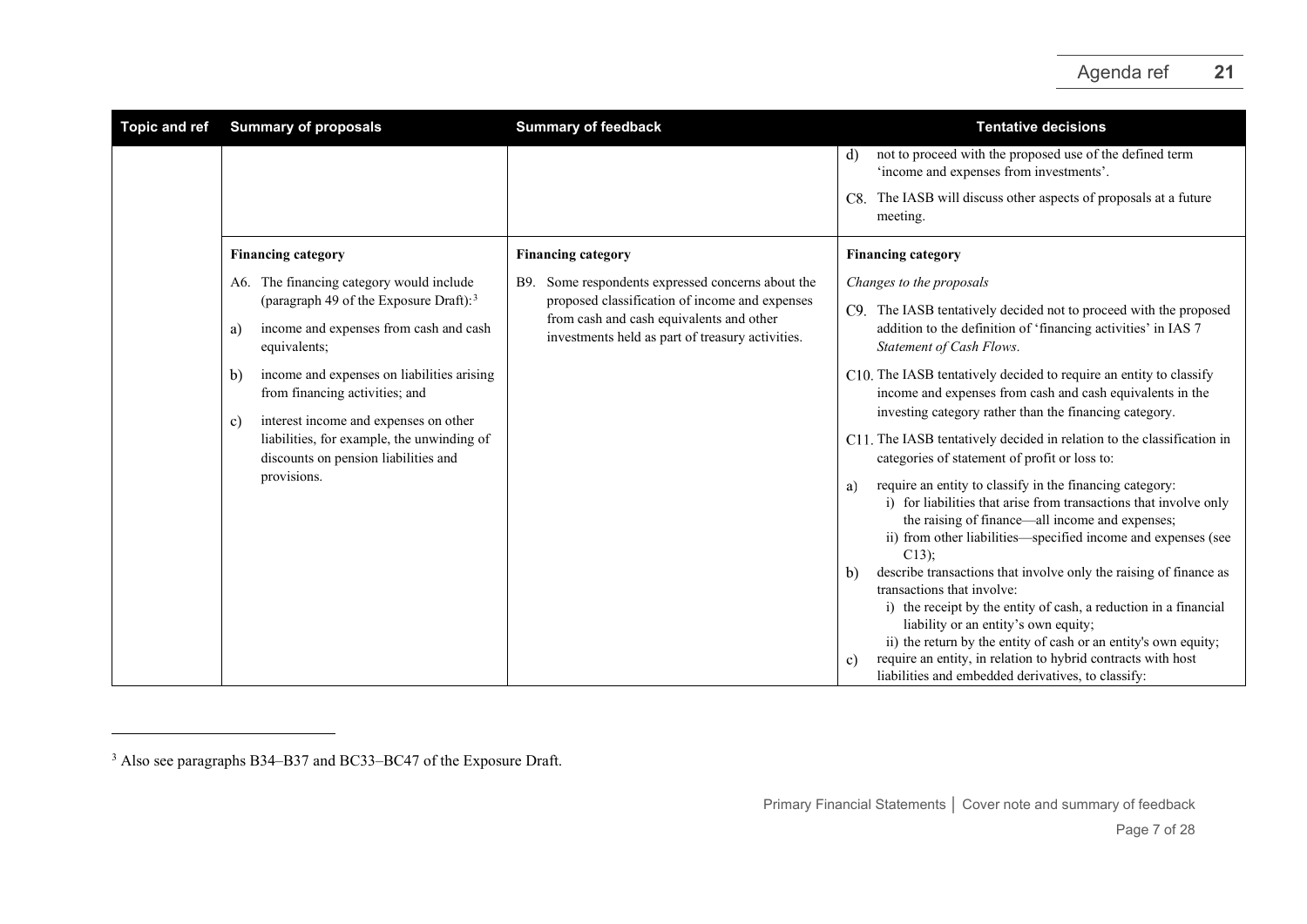<span id="page-7-0"></span>

| <b>Topic and ref</b> | <b>Summary of proposals</b> | <b>Summary of feedback</b> | <b>Tentative decisions</b>                                                                                                                                                                                                                                                                                                                                                                                                                                                                                                                                                                                  |
|----------------------|-----------------------------|----------------------------|-------------------------------------------------------------------------------------------------------------------------------------------------------------------------------------------------------------------------------------------------------------------------------------------------------------------------------------------------------------------------------------------------------------------------------------------------------------------------------------------------------------------------------------------------------------------------------------------------------------|
|                      |                             |                            | i) income and expenses relating to separated host liabilities in<br>the same way as income and expenses on other liabilities;<br>ii) income and expenses relating to separated embedded<br>derivatives in the same way as income and expenses on<br>stand-alone derivatives: and<br>iii) income and expenses related to contracts that are not<br>separated in the same way as income and expenses on<br>other liabilities.                                                                                                                                                                                 |
|                      |                             |                            | C12. In addition, the IASB tentatively decided to develop disclosure<br>requirements for the situation in which an entity designates an<br>entire hybrid contract as at fair value through profit or loss and<br>as a result does not separate from the host financial liability an<br>embedded derivative that is otherwise required to be separated<br>by IFRS 9 Financial Instruments. The objective of these<br>disclosure requirements would be to give users of financial<br>statements information about when the use of the fair value<br>option changes the classification of income and expenses. |
|                      |                             |                            | C13. For liabilities that arise from transactions that do not involve<br>only the raising of finance, except some such liabilities<br>specified by the IASB, the IASB tentatively decided to require<br>an entity to classify in the financing category of the statement<br>of profit or loss interest expense and the effect of changes in<br>interest rates, when such amounts are identified applying the<br>requirements of IFRS Accounting Standards.                                                                                                                                                  |
|                      |                             |                            | C14. The IASB specified that this tentative decision does not apply<br>to liabilities that arise from transactions that do not involve only<br>the raising of finance and that:                                                                                                                                                                                                                                                                                                                                                                                                                             |
|                      |                             |                            | are hybrid contracts in the scope of IFRS 9 measured at<br>a)<br>amortised cost; and                                                                                                                                                                                                                                                                                                                                                                                                                                                                                                                        |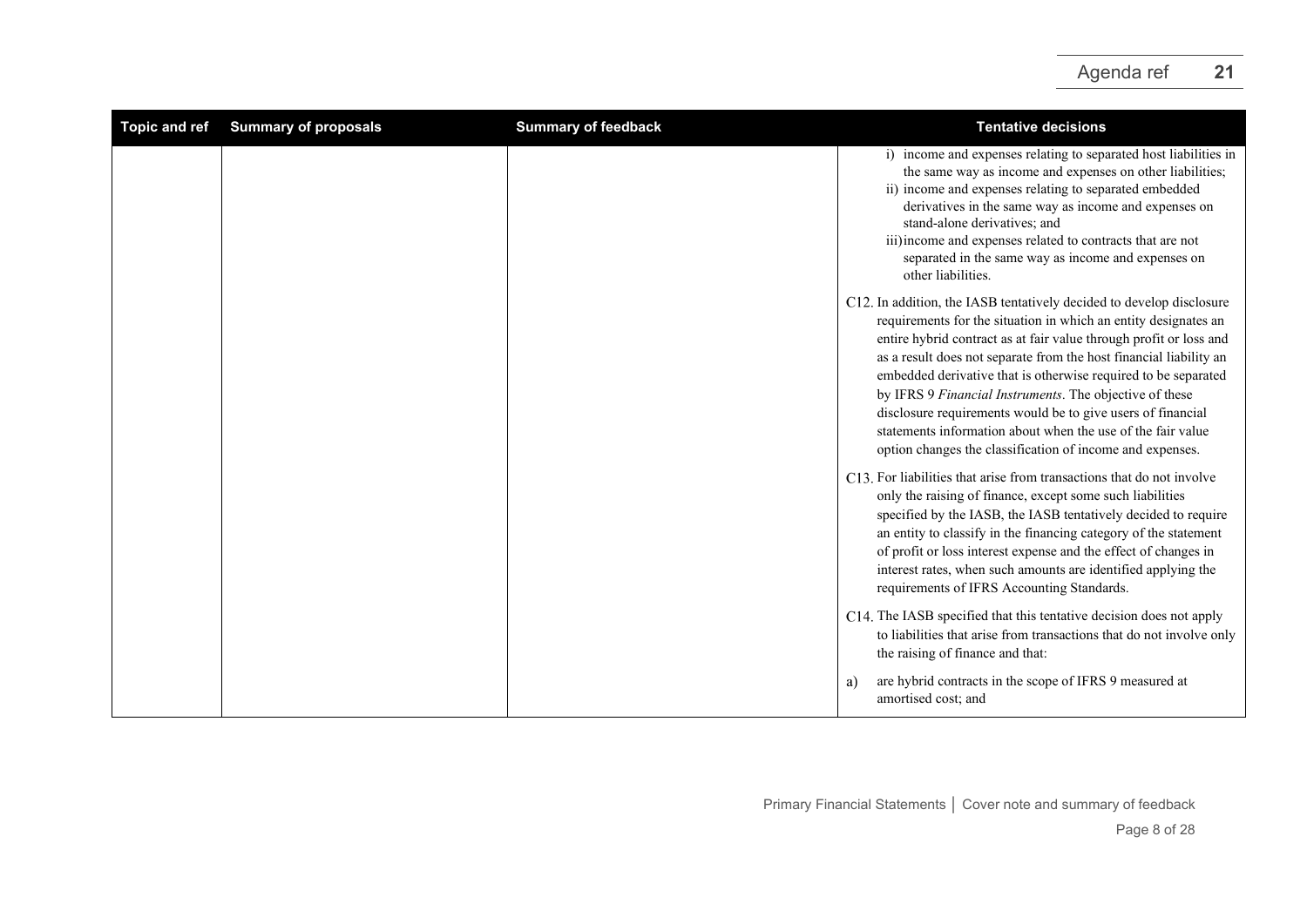| <b>Topic and ref</b> | <b>Summary of proposals</b>                                                                                  | <b>Summary of feedback</b>                                                                                                                                                                                                                                                              | <b>Tentative decisions</b>                                                                                                                                                                                                                                                                                                                                                                                                                                             |
|----------------------|--------------------------------------------------------------------------------------------------------------|-----------------------------------------------------------------------------------------------------------------------------------------------------------------------------------------------------------------------------------------------------------------------------------------|------------------------------------------------------------------------------------------------------------------------------------------------------------------------------------------------------------------------------------------------------------------------------------------------------------------------------------------------------------------------------------------------------------------------------------------------------------------------|
|                      |                                                                                                              |                                                                                                                                                                                                                                                                                         | include an embedded derivative the economic characteristics<br>b)<br>and risks of which are closely related to the economic<br>characteristics and risks of the host contract.                                                                                                                                                                                                                                                                                         |
|                      |                                                                                                              |                                                                                                                                                                                                                                                                                         | C15. In relation to these specified liabilities, the IASB decided to<br>explore an approach that would classify all income and<br>expenses in the financing category of the statement of profit or<br>loss.                                                                                                                                                                                                                                                            |
|                      | Derivatives and hedging instruments                                                                          | Derivatives and hedging instruments and foreign                                                                                                                                                                                                                                         | Derivatives and hedging instruments                                                                                                                                                                                                                                                                                                                                                                                                                                    |
|                      | A7. The IASB's proposals for the                                                                             | exchange differences                                                                                                                                                                                                                                                                    | Confirmed proposals                                                                                                                                                                                                                                                                                                                                                                                                                                                    |
|                      | classification of gains or losses on<br>derivatives and hedging instruments can<br>be summarised as follows: | B10. Many respondents expressed concerns about the<br>proposed classification of foreign exchange<br>differences and of fair value gains and losses on<br>derivatives and hedging instruments-they<br>question whether the benefits of such<br>classification would outweigh the costs. | C16. The IASB tentatively confirmed that fair value gains or losses<br>on financial instruments used for risk management that are<br>designated or used for risk management but are not designated<br>as hedging instruments should be classified in the category<br>affected by the risk the entity manages, except when doing so<br>would involve:                                                                                                                   |
|                      |                                                                                                              |                                                                                                                                                                                                                                                                                         | grossing up of fair value gains or losses (derivatives designated<br>a)<br>as hedging instruments); or                                                                                                                                                                                                                                                                                                                                                                 |
|                      |                                                                                                              |                                                                                                                                                                                                                                                                                         | undue cost or effort (derivatives not designated as hedging<br>b)<br>instruments).                                                                                                                                                                                                                                                                                                                                                                                     |
|                      |                                                                                                              |                                                                                                                                                                                                                                                                                         | Changes to the proposals                                                                                                                                                                                                                                                                                                                                                                                                                                               |
|                      |                                                                                                              |                                                                                                                                                                                                                                                                                         | C17. The IASB tentatively decided in cases where classifying fair<br>value gains or losses in the category of the statement of profit or<br>loss affected by the risk the entity manages involves grossing<br>up of fair value gains or losses (derivatives designated as<br>hedging instruments) or undue cost or effort (derivatives not<br>designated as hedging instruments) an entity would classify all<br>fair value gains or losses in the operating category. |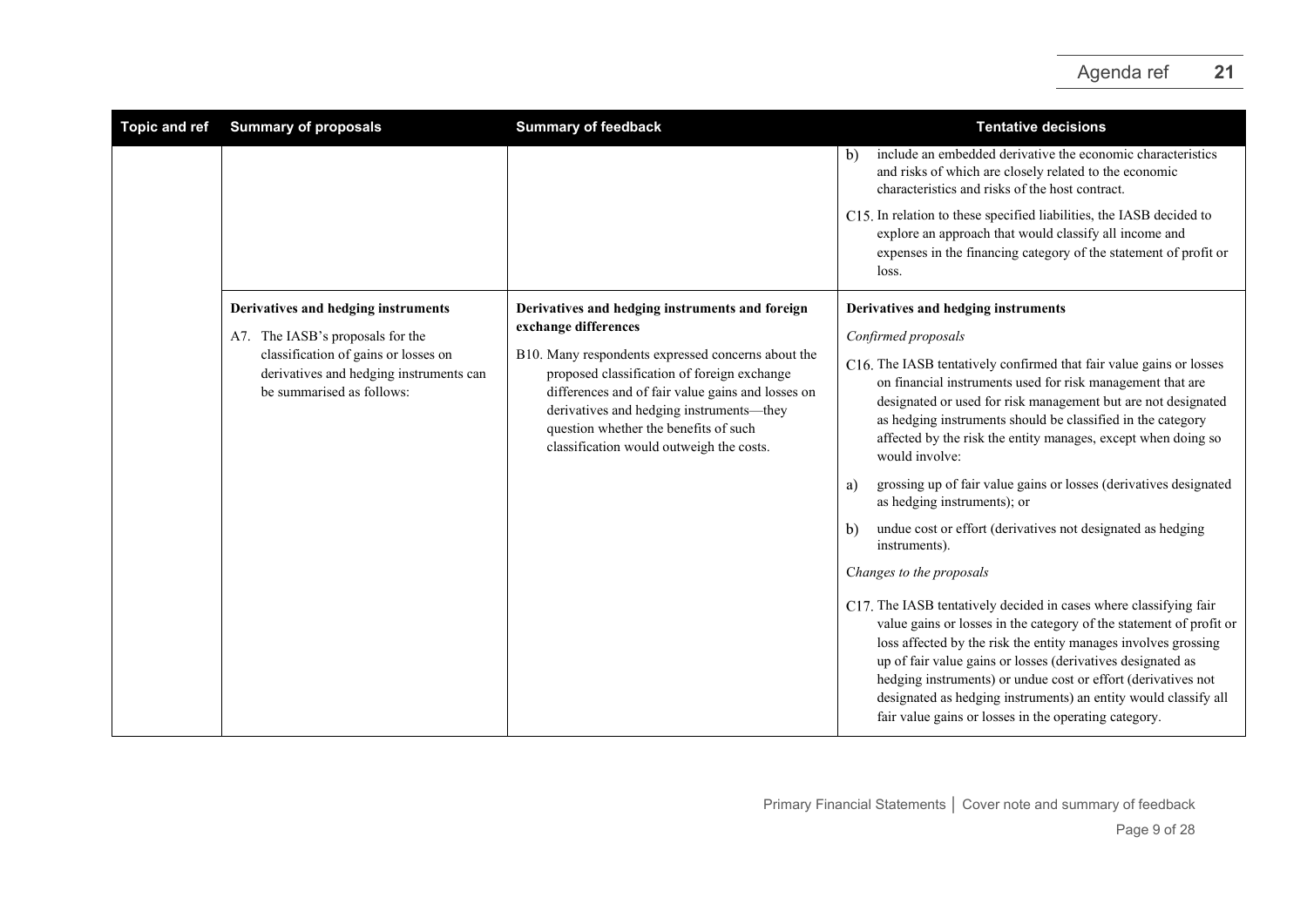| <b>Topic and ref</b> | <b>Summary of proposals</b>                                                                                                                                   |                                                                                              |                                                                                                                                                                                                                                                                                                                                                                                                                                                                                                                                                                                                                                                                                                                                                                                                           | <b>Summary of feedback</b>                                                                                                                                                                | <b>Tentative decisions</b>                                              |                                                                                                                                                                                                                                                                                                                                                                                                                                                                                                                                                                                                                                                                                                                                                                                                                                                                                                                                                                                                                                                                                                                          |
|----------------------|---------------------------------------------------------------------------------------------------------------------------------------------------------------|----------------------------------------------------------------------------------------------|-----------------------------------------------------------------------------------------------------------------------------------------------------------------------------------------------------------------------------------------------------------------------------------------------------------------------------------------------------------------------------------------------------------------------------------------------------------------------------------------------------------------------------------------------------------------------------------------------------------------------------------------------------------------------------------------------------------------------------------------------------------------------------------------------------------|-------------------------------------------------------------------------------------------------------------------------------------------------------------------------------------------|-------------------------------------------------------------------------|--------------------------------------------------------------------------------------------------------------------------------------------------------------------------------------------------------------------------------------------------------------------------------------------------------------------------------------------------------------------------------------------------------------------------------------------------------------------------------------------------------------------------------------------------------------------------------------------------------------------------------------------------------------------------------------------------------------------------------------------------------------------------------------------------------------------------------------------------------------------------------------------------------------------------------------------------------------------------------------------------------------------------------------------------------------------------------------------------------------------------|
|                      | <b>Used for</b><br>risk<br>management<br>Not<br>Not used for risk<br>management<br>Foreign exchange differences<br>A8. The IASB proposes that an entity shall | Hedging<br>instruments<br>designated<br>in hedging<br>relationships<br>exchange differences. | Gains or losses on:<br>Derivatives<br>Classify in the category affected by<br>the risk the entity manages, except<br>when it would involve grossing up<br>gains or losses-then classify in the<br>investing category.<br>Apply the<br>classification<br>requirements for<br>hedging instruments<br>except if such<br>classification would<br>involve undue cost<br>or effort-then<br>classify in the<br>investing category.<br>Classify in the<br>investing category,<br>except when used in.<br>the course of a main<br>business activity-<br>then classify in the<br>operating category<br>classify foreign exchange differences<br>included in profit or loss in the same<br>category of the statement of profit or loss<br>as the income and expenses from the<br>items that gave rise to the foreign | Non-<br>derivative<br>financial<br>instruments<br>Apply<br>requirements<br>for<br>classification<br>in paragraphs<br>45-55 of the<br>Exposure<br>Draft.<br>Not relevant<br>for this paper |                                                                         | C18. The IASB tentatively decided to require an entity to classify fair<br>value gains or losses on derivatives not used for risk<br>management in the operating category, unless a derivative<br>relates to financing activities and is not used in the course of the<br>entity's main business activities. In such cases, an entity<br>classifies all fair value gains or losses on the derivative in the<br>financing category.<br>Foreign exchange differences<br>Confirmed proposals<br>C19. The IASB tentatively confirmed to require an entity to classify<br>foreign exchange differences included in the statement of profit<br>or loss in the same category of the statement of profit or loss as<br>the income and expenses from the items that gave rise to the<br>foreign exchange differences, except when doing so would<br>involve undue cost or effort.<br>Changes to the proposals<br>C20. The IASB tentatively decided in cases that involve undue cost<br>or effort in classifying the items, an entity would classify the<br>foreign exchange differences on the item in the operating<br>category. |
| December<br>2020     | A9. In addition to the general model, the<br>Exposure Draft proposed specific<br>requirements for entities with specified                                     |                                                                                              |                                                                                                                                                                                                                                                                                                                                                                                                                                                                                                                                                                                                                                                                                                                                                                                                           | <b>Operating category</b>                                                                                                                                                                 | C21. The IASB will discuss these proposals at a future IASB<br>meeting. |                                                                                                                                                                                                                                                                                                                                                                                                                                                                                                                                                                                                                                                                                                                                                                                                                                                                                                                                                                                                                                                                                                                          |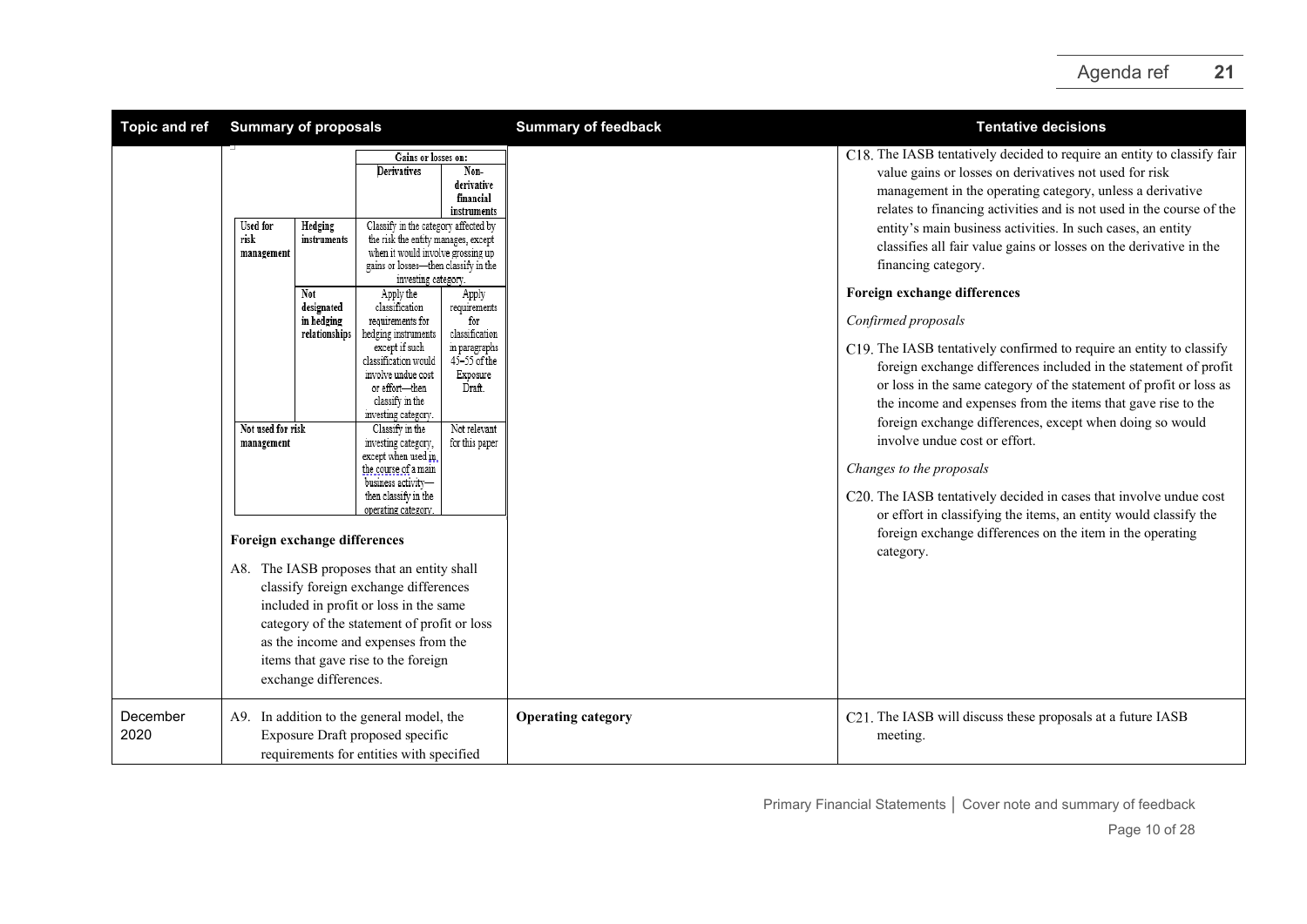<span id="page-10-1"></span><span id="page-10-0"></span>

| <b>Topic and ref</b>                                                                                                                | <b>Summary of proposals</b>                                                                                                                                                                                                                                                                                                                                                                                                                                                                                                                                                                                                                                                                                                                                                                                                                                                                                                                                                                                                                                                                                                                                                         | <b>Summary of feedback</b>                                                                                                                                                                                                                                                                                                                                                                                                                                                                                                                                                                                                                                                                                                                                                                                                                                                                                                                                                                                                                                                                                             | <b>Tentative decisions</b> |
|-------------------------------------------------------------------------------------------------------------------------------------|-------------------------------------------------------------------------------------------------------------------------------------------------------------------------------------------------------------------------------------------------------------------------------------------------------------------------------------------------------------------------------------------------------------------------------------------------------------------------------------------------------------------------------------------------------------------------------------------------------------------------------------------------------------------------------------------------------------------------------------------------------------------------------------------------------------------------------------------------------------------------------------------------------------------------------------------------------------------------------------------------------------------------------------------------------------------------------------------------------------------------------------------------------------------------------------|------------------------------------------------------------------------------------------------------------------------------------------------------------------------------------------------------------------------------------------------------------------------------------------------------------------------------------------------------------------------------------------------------------------------------------------------------------------------------------------------------------------------------------------------------------------------------------------------------------------------------------------------------------------------------------------------------------------------------------------------------------------------------------------------------------------------------------------------------------------------------------------------------------------------------------------------------------------------------------------------------------------------------------------------------------------------------------------------------------------------|----------------------------|
| <b>AP21C</b><br><b>Subtotals and</b><br>categories -<br>entities with<br>particular<br>main<br><b>business</b><br><b>activities</b> | main business activities to ensure that the<br>operating category includes all income<br>and expenses from their main business<br>activities. The Exposure Draft proposed<br>that the operating category would include:<br>income and expenses from investments<br>a)<br>made in the course of an entity's main<br>business activities (paragraph 48 of the<br>Exposure Draft). For example, this<br>proposal would apply to insurers and<br>investment entities. An entity would<br>assess on an asset-by-asset basis whether<br>investments are made in the course of its<br>main business activities. <sup>4</sup><br>some or all income and expenses from<br>b)<br>financing activities and income and<br>expenses from cash and cash equivalents<br>if the entity provides financing to<br>customers as a main business activity<br>(paragraph 51 of the Exposure Draft). For<br>example, this proposal would apply to<br>banks and entities that provide financing<br>to customers purchasing their products.<br>The choice of whether some or all such<br>income and expenses is included in the<br>operating category would be an<br>accounting policy choice. <sup>5</sup> | B11. Most respondents agreed with the proposals to<br>require entities to classify in the operating<br>category:<br>income and expenses from investments made in<br>a)<br>the course of an entity's main business activities;<br>and<br>income and expenses from financing activities<br>b)<br>and income and expenses from cash and cash<br>equivalents if the entity provides financing to<br>customers as a main business activity.<br><b>Main business activities</b><br>B12. However, many respondents said additional<br>guidance would be needed to achieve consistent<br>application and comparability, including guidance<br>on the terms 'main business activities' and 'in the<br>course of main business activities'.<br><b>Accounting policy choice</b><br>B13. Many respondents disagreed with the proposed<br>accounting policy choice for entities that provide<br>financing to customers as a main business<br>activity. Some respondents suggest that, to<br>improve comparability between entities, the<br>accounting policy choice should be restricted or<br>replaced with a practical expedient. |                            |

<sup>4</sup> Also see paragraphs B27 and BC58–BC61 of the Exposure Draft.

<sup>5</sup> Also see paragraphs B28–B29 and BC62–BC69 of the Exposure Draft.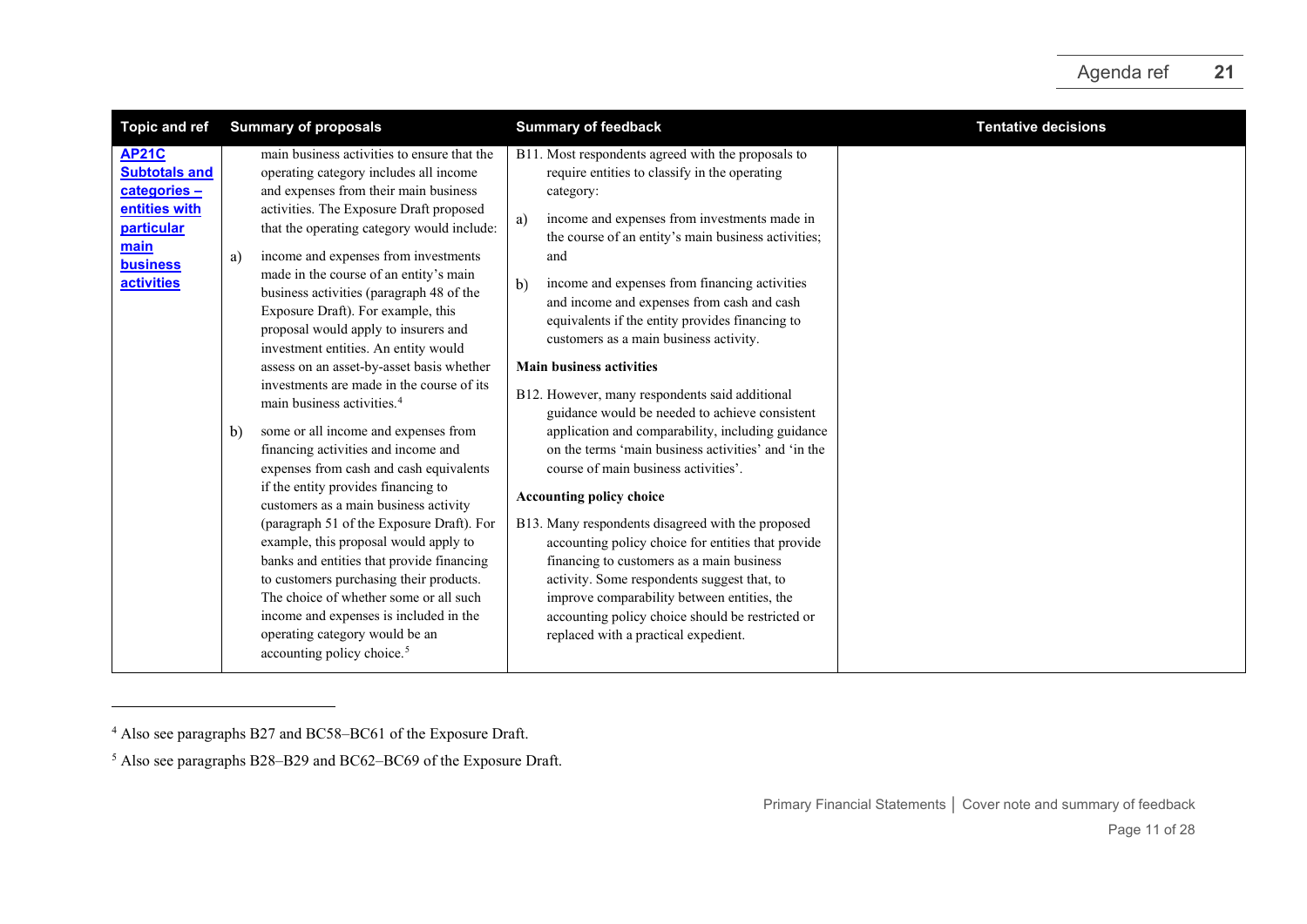<span id="page-11-2"></span><span id="page-11-1"></span><span id="page-11-0"></span>

| <b>Topic and ref</b>                                                                                                                           | <b>Summary of proposals</b>                                                                                                                                                                                                                                                                                                                                                                                                                                                                                                                                                                                                                                                                                  | <b>Summary of feedback</b>                                                                                                                                                                                                                                                                                                                                                                                                                                                              | <b>Tentative decisions</b>                                                                                                                                                                                                                                                  |
|------------------------------------------------------------------------------------------------------------------------------------------------|--------------------------------------------------------------------------------------------------------------------------------------------------------------------------------------------------------------------------------------------------------------------------------------------------------------------------------------------------------------------------------------------------------------------------------------------------------------------------------------------------------------------------------------------------------------------------------------------------------------------------------------------------------------------------------------------------------------|-----------------------------------------------------------------------------------------------------------------------------------------------------------------------------------------------------------------------------------------------------------------------------------------------------------------------------------------------------------------------------------------------------------------------------------------------------------------------------------------|-----------------------------------------------------------------------------------------------------------------------------------------------------------------------------------------------------------------------------------------------------------------------------|
|                                                                                                                                                | income and expenses from cash and cash<br>c)<br>equivalents if the entity, in the course of<br>its main business activities, invests in<br>financial assets that generate a return<br>individually and largely independently of<br>other resources held by the entity<br>(paragraph 52(a) of the Exposure Draft). <sup>6</sup><br>income and expenses on liabilities arising<br>d)<br>from issued investment contracts with<br>participation features recognised applying<br>IFRS 9 Financial Instruments (paragraph<br>52(b) of the Exposure Draft). <sup>7</sup><br>insurance finance income and expenses<br>e)<br>included in profit or loss (paragraph $52(c)$ )<br>of the Exposure Draft). <sup>8</sup> |                                                                                                                                                                                                                                                                                                                                                                                                                                                                                         |                                                                                                                                                                                                                                                                             |
| December<br>2020<br><b>AP21D</b><br><b>Subtotals and</b><br>categories-<br><b>Integral and</b><br>non-integral<br><b>associates</b><br>and JVs | A10. The Exposure Draft proposed to require<br>an entity to classify its equity-accounted<br>associates and joint ventures as either<br>integral or non-integral to the entity's<br>main business activities, and proposed<br>definitions of integral and non-integral<br>associates and joint ventures. The<br>Exposure Draft also proposed to require<br>an entity to provide information about<br>integral associates and joint ventures                                                                                                                                                                                                                                                                  | B14. Respondents expressed diverse opinions across<br>various aspects of the proposals in the Exposure<br>Draft. Many respondents did not express an<br>overall view, commenting instead on specific<br>aspects of the proposals. However, of those that<br>expressed an overall view, more disagreed with<br>the proposals than agreed.<br>B15. Most respondents highlighted concerns with the<br>proposals. These respondents included<br>respondents that agreed with the proposals, | Confirmed proposals<br>C22. The IASB tentatively confirmed to require an entity to classify<br>income and expenses from equity-accounted associates and<br>joint ventures outside the operating category.<br>Changes to the proposals<br>C23. The IASB tentatively decided: |

<sup>6</sup> Also see paragraphs B30 and BC70–BC72 of the Exposure Draft.

<sup>7</sup> Also see paragraphs BC74–BC76 of the Exposure Draft.

<sup>8</sup> Also see paragraphs BC73 of the Exposure Draft.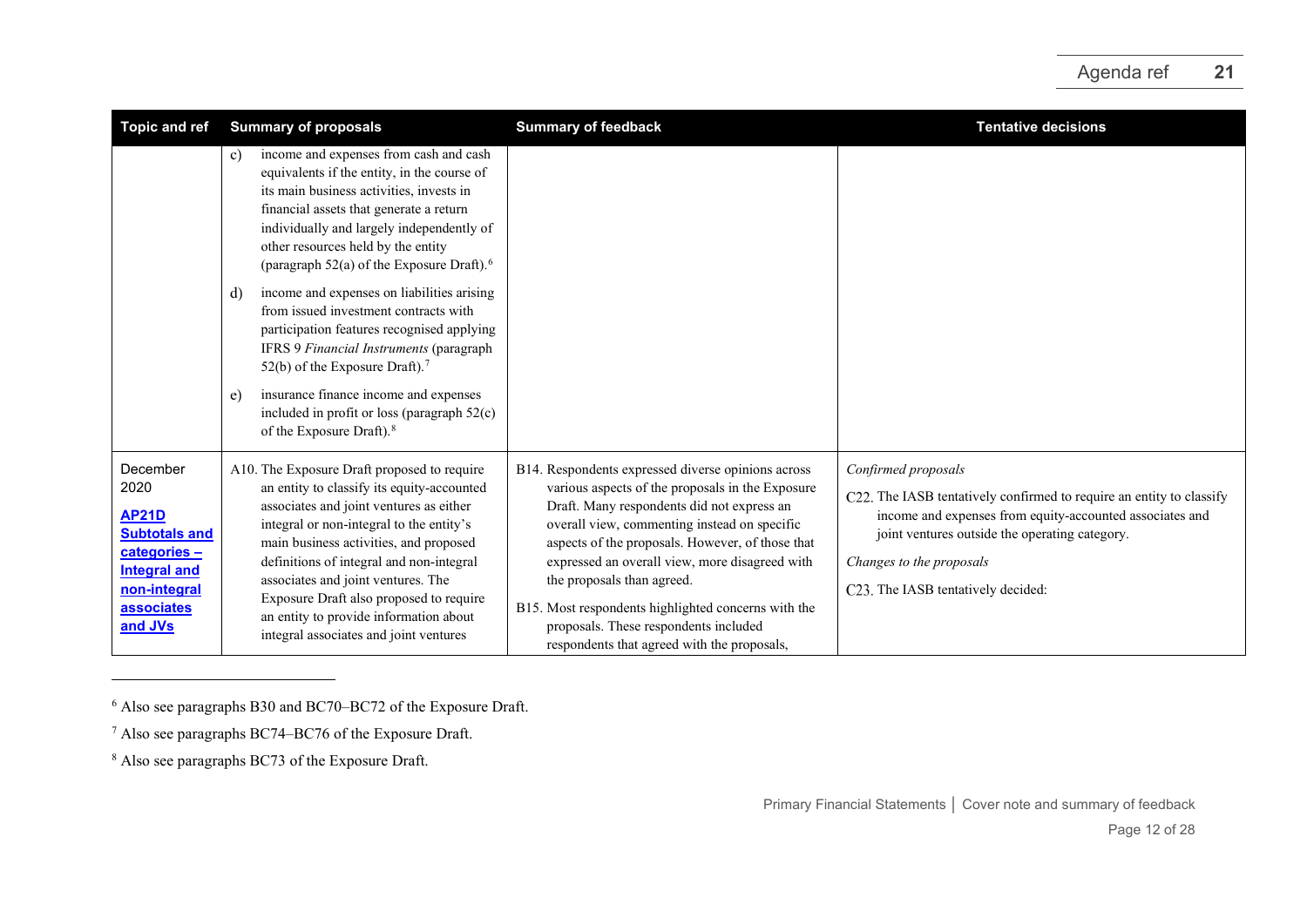| <b>Topic and ref</b>                                                                                                                            | <b>Summary of proposals</b>                                                                                                                                                                                                                                                                                                                                                                                                                                 | <b>Summary of feedback</b>                                                                                                                                                                                                                                                                                                                                                                                                                        | <b>Tentative decisions</b>                                                                                                                                                                                                                                                                                                                                                                                                                                                                                                                                                                                                                                                                                            |
|-------------------------------------------------------------------------------------------------------------------------------------------------|-------------------------------------------------------------------------------------------------------------------------------------------------------------------------------------------------------------------------------------------------------------------------------------------------------------------------------------------------------------------------------------------------------------------------------------------------------------|---------------------------------------------------------------------------------------------------------------------------------------------------------------------------------------------------------------------------------------------------------------------------------------------------------------------------------------------------------------------------------------------------------------------------------------------------|-----------------------------------------------------------------------------------------------------------------------------------------------------------------------------------------------------------------------------------------------------------------------------------------------------------------------------------------------------------------------------------------------------------------------------------------------------------------------------------------------------------------------------------------------------------------------------------------------------------------------------------------------------------------------------------------------------------------------|
| October 2021<br><b>AP21A</b><br><b>Associates</b><br>and joint<br>ventures<br>December<br>2021<br><b>AP21B</b><br><b>Income and</b><br>expenses | separately from that for non-integral<br>associates and joint ventures. The<br>Exposure Draft proposed that an entity<br>would be required to:<br>classify, in the 'integral associates and<br>a)<br>joint ventures' category of the statement<br>of profit or loss, income and expenses<br>from integral associates and joint<br>ventures, and present a subtotal for<br>'operating profit or loss and income and<br>expenses from integral associates and | respondents that disagreed and respondents that<br>did not express an overall view. Their concerns<br>relate to:<br>the proposal to identify separately integral<br>a)<br>associates and joint ventures;<br>the proposed definition of integral and non-<br>b)<br>integral associates and joint ventures; and<br>the separate presentation of amounts relating to<br>C)<br>these investments in the primary financial<br>statements.              | not to proceed with the proposal to require an entity to present<br>a)<br>the subtotal 'operating profit or loss and income and expenses<br>from integral associates and joint ventures'; and<br>not to proceed with the proposal to require an entity to identify<br>b)<br>and present income and expenses from integral associates and<br>joint ventures separately from income and expenses from non-<br>integral associates and joint ventures.<br>C24. The IASB also tentatively decided to require an entity to<br>include income and expenses from equity-accounted associates<br>and joint ventures in the statement of profit or loss:<br>after operating profit and before the subtotal profit before<br>a) |
| classified in<br>the investing<br>category                                                                                                      | joint ventures' (paragraphs 53 and 60(b)<br>of the Exposure Draft);<br>b)<br>present, in each of the categories of the<br>statement of comprehensive income, the<br>share of other comprehensive income of<br>integral associates and joint ventures<br>separately from non-integral associates<br>and joint ventures (paragraph 75(a) of the<br>Exposure Draft);                                                                                           | B16. Overall, there is not much support among<br>stakeholders for the proposals. Both preparers and<br>users generally disagreed with the proposals.<br>However, most users agreed with one aspect of<br>the proposal, the exclusion from operating profit<br>of the share of profit or loss from equity-<br>accounted associates and joint ventures.<br>B17. Feedback from fieldwork identified many<br>practical difficulties with the proposed | financing and income taxes;<br>b)<br>in the investing category (see 'Investing category' above); and<br>not to specify that such income and expenses should be<br>c)<br>presented immediately after operating profit.                                                                                                                                                                                                                                                                                                                                                                                                                                                                                                 |
|                                                                                                                                                 | present, in the statement of financial<br>c)<br>position, investments in integral<br>associates and joint ventures separately<br>from investments in non-integral<br>associates and joint ventures (paragraphs<br>82(g)-82(h) of the Exposure Draft); and                                                                                                                                                                                                   | requirements.                                                                                                                                                                                                                                                                                                                                                                                                                                     |                                                                                                                                                                                                                                                                                                                                                                                                                                                                                                                                                                                                                                                                                                                       |
|                                                                                                                                                 | disclose, in the notes, information<br>d)<br>required by paragraph 20 of IFRS 12<br>Disclosure of Interests in Other Entities<br>for integral associates and joint ventures<br>separately from non-integral associates                                                                                                                                                                                                                                      |                                                                                                                                                                                                                                                                                                                                                                                                                                                   |                                                                                                                                                                                                                                                                                                                                                                                                                                                                                                                                                                                                                                                                                                                       |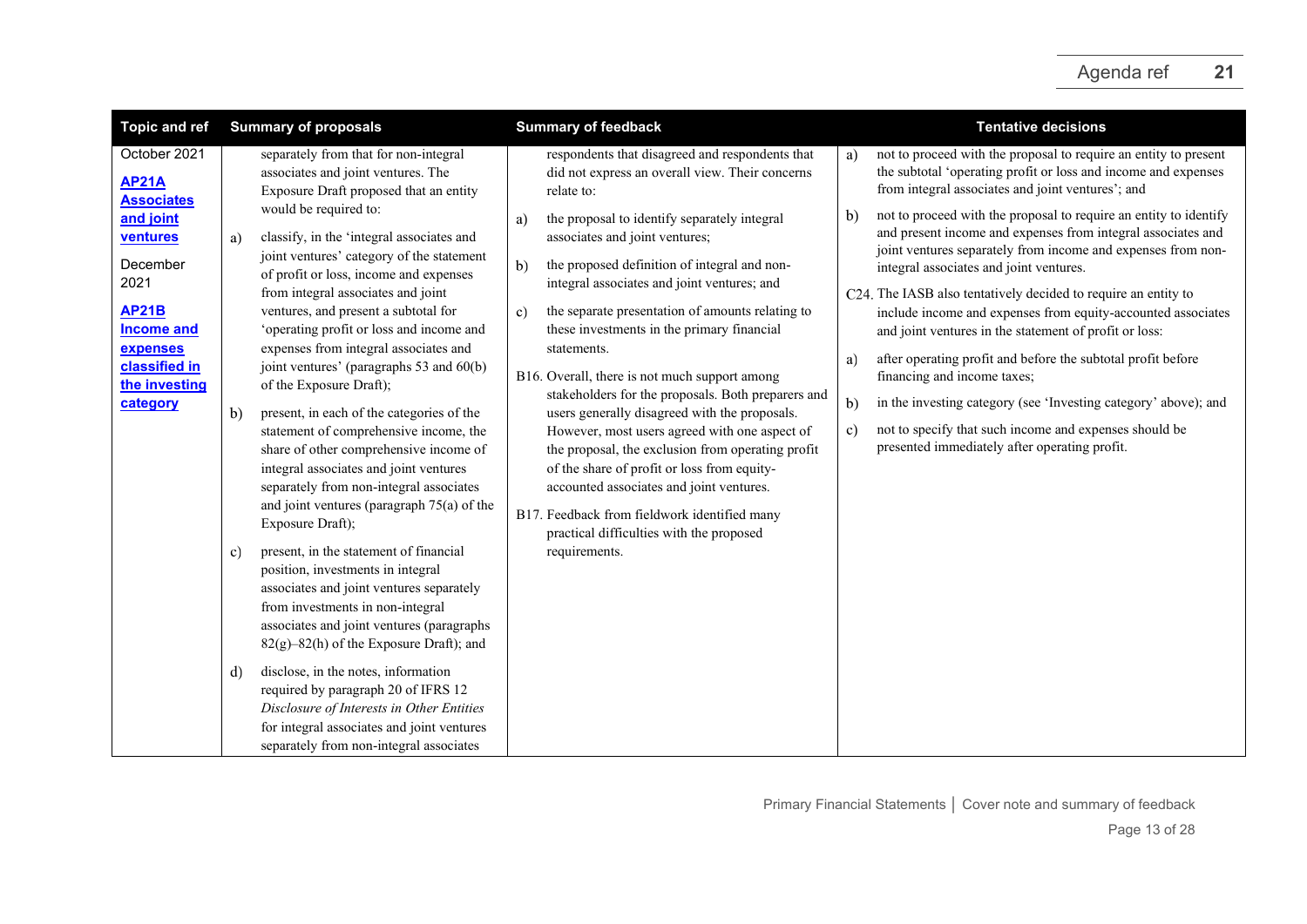| <b>Topic and ref</b>                                       | <b>Summary of proposals</b>                                                                                                                                                                                                                                                                                                                                                                          | <b>Summary of feedback</b>                                                                                                                                                          | <b>Tentative decisions</b>                                                                                                                                                                                                                                              |
|------------------------------------------------------------|------------------------------------------------------------------------------------------------------------------------------------------------------------------------------------------------------------------------------------------------------------------------------------------------------------------------------------------------------------------------------------------------------|-------------------------------------------------------------------------------------------------------------------------------------------------------------------------------------|-------------------------------------------------------------------------------------------------------------------------------------------------------------------------------------------------------------------------------------------------------------------------|
|                                                            | and joint ventures (proposed new<br>paragraph 20E of IFRS 12).                                                                                                                                                                                                                                                                                                                                       |                                                                                                                                                                                     |                                                                                                                                                                                                                                                                         |
|                                                            | A11. The proposed new paragraphs 20A-20E<br>of IFRS 12 and 38A of IAS 7, the<br>proposed requirements are set out in<br>paragraphs 60(b), 53, 75(a), 82(g)-82(h)<br>of the Exposure Draft and paragraphs<br>BC77-BC89 and BC205-BC213 of the<br>Basis for Conclusions describe the<br>IASB's reasons for these proposals and<br>discuss approaches that were considered<br>but rejected by the IASB. |                                                                                                                                                                                     |                                                                                                                                                                                                                                                                         |
| December                                                   | Principles of aggregation and disaggregation                                                                                                                                                                                                                                                                                                                                                         | Principles of aggregation and disaggregation                                                                                                                                        | Principles of aggregation and disaggregation                                                                                                                                                                                                                            |
| 2020<br><b>AP21E</b>                                       | A12. The Exposure Draft also proposed<br>principles and general requirements on the                                                                                                                                                                                                                                                                                                                  | B18. Most respondents commented on the principles of<br>aggregation and disaggregation and the proposals                                                                            | Changes to the proposals                                                                                                                                                                                                                                                |
| <b>Disaggregati</b><br>on - general                        | aggregation and disaggregation of<br>information—the principles would be                                                                                                                                                                                                                                                                                                                             | relating to disaggregation and labelling of items<br>described as 'other'. Of these many agreed with                                                                                | C25. The IASB tentatively decided in relation to the principles of<br>aggregation and disaggregation to:                                                                                                                                                                |
| proposals<br>and minimum<br>line items                     | applicable to both presentation in the<br>primary financial statements and<br>disclosures in the notes. The principles                                                                                                                                                                                                                                                                               | the proposals but some disagreed, mostly<br>expressing disagreement with proposals relating<br>to items labelled as 'other'. Many did not express                                   | state the purpose of disaggregation more clearly-items shall be<br>a)<br>disaggregated if the resulting disaggregated information is<br>material.                                                                                                                       |
| April 2021                                                 | would require an entity to classify<br>identified assets, liabilities, equity,<br>income and expenses into groups based on<br>shared characteristics and to separate                                                                                                                                                                                                                                 | agreement or disagreement and instead<br>commented on the need for additional guidance or<br>clarifications, particularly on the proposal relating<br>to items labelled as 'other'. | b)<br>strengthen the application of that principle by emphasising that<br>a single dissimilar (non-shared) characteristic between items<br>would be sufficient to require an entity to disaggregate<br>information about those items if that information were material. |
| <b>AP21A</b><br><b>Principles of</b><br>aggregation<br>and | those items based on further<br>characteristics. The Exposure Draft also<br>proposed to require an entity to use<br>meaningful labels for the group of                                                                                                                                                                                                                                               |                                                                                                                                                                                     | explore developing guidance for entities on how to use<br>c)<br>characteristics to identify when to aggregate or disaggregate<br>items.                                                                                                                                 |
| disaggregatio<br>n and roles of<br>the primary             | immaterial items that are not similar and<br>to consider whether it is appropriate to use<br>non-descriptive labels such as 'other'.                                                                                                                                                                                                                                                                 |                                                                                                                                                                                     | C26. The IASB tentatively decided to set out the relationship<br>between the general presentation and disclosure requirements<br>and the principles of aggregation and disaggregation, subject to                                                                       |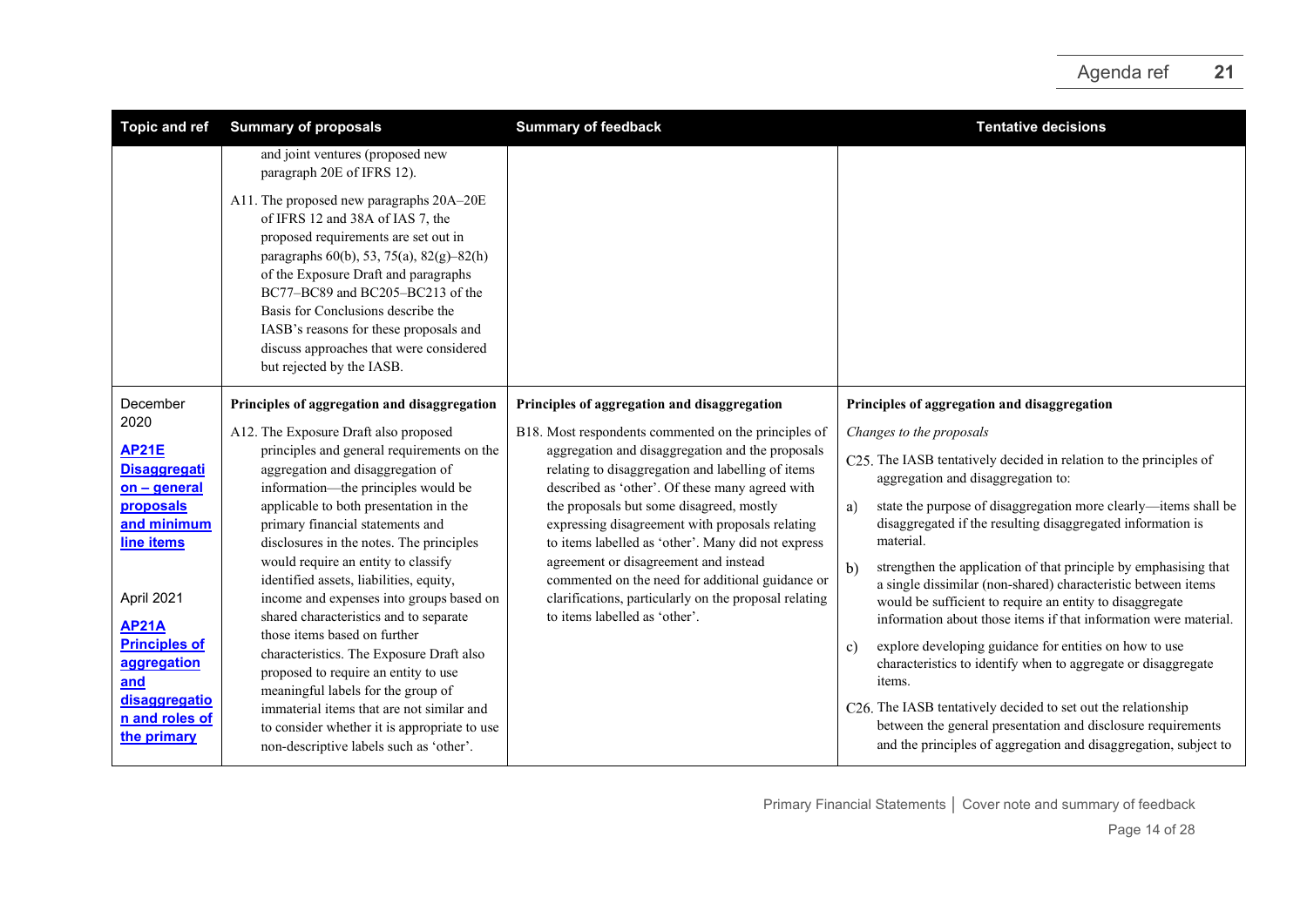| <b>Topic and ref</b>                                       | <b>Summary of proposals</b> | <b>Summary of feedback</b> | <b>Tentative decisions</b>                                                                                                                                                                                                                                                                                                                                                                                                                |
|------------------------------------------------------------|-----------------------------|----------------------------|-------------------------------------------------------------------------------------------------------------------------------------------------------------------------------------------------------------------------------------------------------------------------------------------------------------------------------------------------------------------------------------------------------------------------------------------|
| financial<br><b>statements</b>                             |                             |                            | considering whether 'class' is the best term to use in all<br>situations.                                                                                                                                                                                                                                                                                                                                                                 |
| and the notes                                              |                             |                            | C27. The IASB tentatively decided to require an entity to explain<br>how a disclosed class of items is included in line items in the<br>primary financial statements.                                                                                                                                                                                                                                                                     |
| September<br>2021                                          |                             |                            | C28. The IASB tentatively decided to include application guidance<br>summarising characteristics that:                                                                                                                                                                                                                                                                                                                                    |
| <b>AP21D</b><br><b>Principles of</b><br>aggregation<br>and |                             |                            | if shared, might form the basis for aggregating items that<br>a)<br>comprise a class that enhances the understandability of<br>information provided in the financial statements.                                                                                                                                                                                                                                                          |
| disaggregatio<br>n and their<br>application in             |                             |                            | if not shared, might form the basis for disaggregating a single<br>b)<br>class of items into separate classes that provide material<br>information.                                                                                                                                                                                                                                                                                       |
| the primary<br>financial                                   |                             |                            | Aggregation and disaggregation in the notes                                                                                                                                                                                                                                                                                                                                                                                               |
| <b>statements</b><br>and the notes                         |                             |                            | C29. The IASB tentatively decided to provide application guidance<br>that states that, in general, the more diverse the items in a class<br>(that is, the more dissimilar characteristics the items have in<br>addition to the shared characteristics that form the basis for the<br>class) the more likely it would be that disaggregation based on<br>some of those dissimilar characteristics would result in material<br>information. |
|                                                            |                             |                            | C30. The IASB also discussed whether to provide cost relief for the<br>general requirement to provide information about classes. The<br>IASB decided to continue that discussion after it has considered<br>cost relief for specific disclosure requirements at a future IASB<br>meeting.                                                                                                                                                 |
|                                                            |                             |                            | Aggregation and disaggregation in the primary financial<br>statements                                                                                                                                                                                                                                                                                                                                                                     |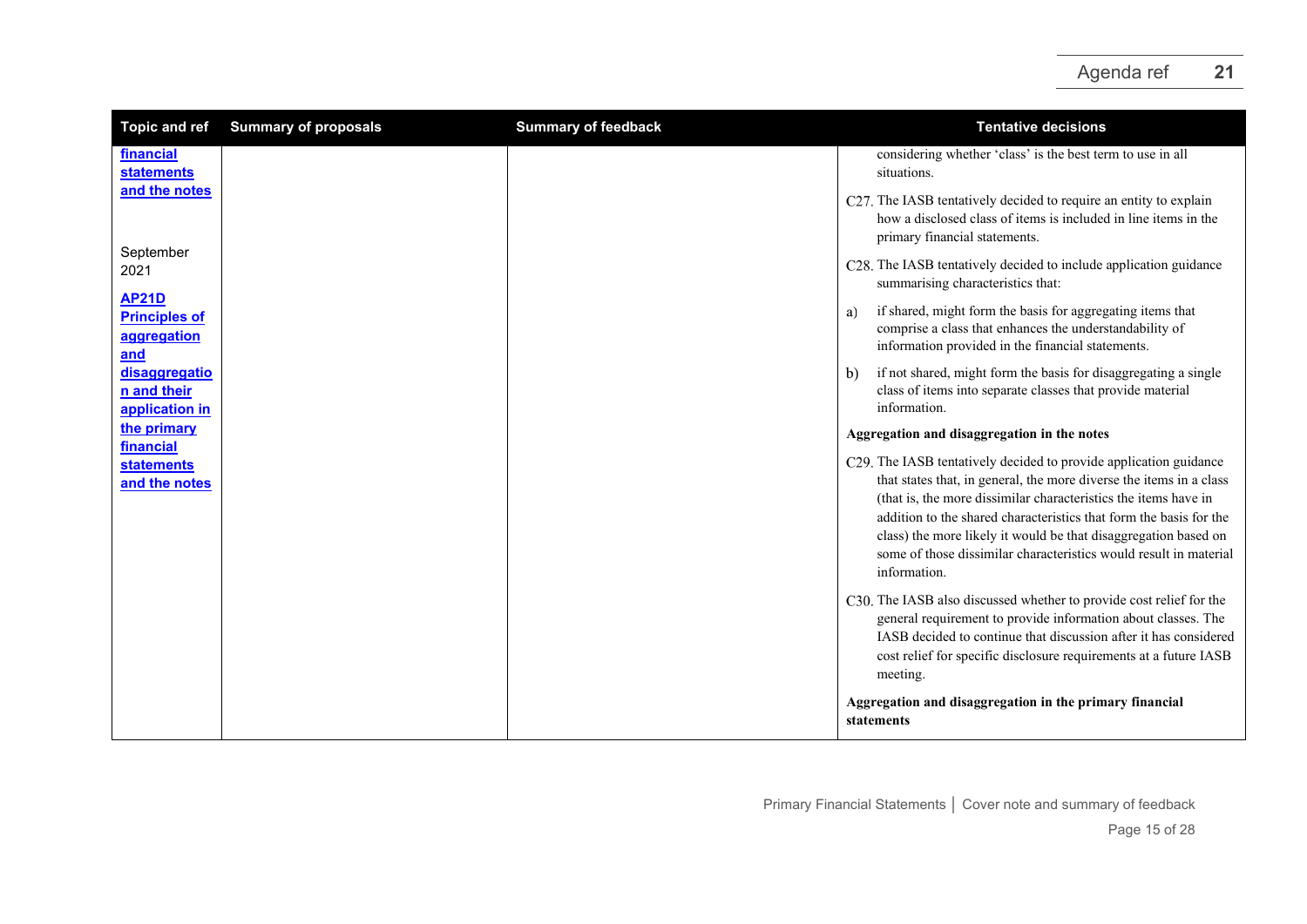| <b>Topic and ref</b> | <b>Summary of proposals</b>                                                                                                                                                                                                                                                                                                                                                                     | <b>Summary of feedback</b>                                                                                                                                                                                                                                 | <b>Tentative decisions</b>                                                                                                                                                                                                                                                                                                                                                                                                                          |
|----------------------|-------------------------------------------------------------------------------------------------------------------------------------------------------------------------------------------------------------------------------------------------------------------------------------------------------------------------------------------------------------------------------------------------|------------------------------------------------------------------------------------------------------------------------------------------------------------------------------------------------------------------------------------------------------------|-----------------------------------------------------------------------------------------------------------------------------------------------------------------------------------------------------------------------------------------------------------------------------------------------------------------------------------------------------------------------------------------------------------------------------------------------------|
|                      |                                                                                                                                                                                                                                                                                                                                                                                                 |                                                                                                                                                                                                                                                            | C31. The IASB tentatively decided to provide application guidance<br>that states that, in general, the more diverse the items in a class<br>(that is, the more dissimilar characteristics the items have in<br>addition to the shared characteristics that form the basis for the<br>class) the more likely it would be that disaggregation based on<br>some of those dissimilar characteristics would result in a more<br>understandable overview. |
|                      | Roles of the primary financial statements<br>and the notes                                                                                                                                                                                                                                                                                                                                      | Roles of the primary financial statements and the<br>notes                                                                                                                                                                                                 | Roles of the primary financial statements and the notes<br>Confirmed proposals                                                                                                                                                                                                                                                                                                                                                                      |
|                      | A13. The Exposure Draft proposed to describe<br>the roles of the primary financial<br>statements and the notes.                                                                                                                                                                                                                                                                                 | B19. Many respondents commented on the roles of<br>primary financial statements and notes. Of these,<br>most agreed with the proposals and a few<br>disagreed.                                                                                             | C32. The IASB tentatively confirmed that in relation to the roles of<br>primary financial statements to not reinstate paragraph 29 of<br>IAS 1 Presentation of Financial Statements in the new IFRS<br>Accounting Standard.                                                                                                                                                                                                                         |
|                      |                                                                                                                                                                                                                                                                                                                                                                                                 |                                                                                                                                                                                                                                                            | Changes to the proposals                                                                                                                                                                                                                                                                                                                                                                                                                            |
|                      |                                                                                                                                                                                                                                                                                                                                                                                                 |                                                                                                                                                                                                                                                            | C33. The IASB tentatively decided to include a reference to<br>understandability in the description of the role of the primary<br>financial statements.                                                                                                                                                                                                                                                                                             |
|                      | <b>Minimum line items</b>                                                                                                                                                                                                                                                                                                                                                                       | <b>Minimum line items</b>                                                                                                                                                                                                                                  | C34. The IASB will discuss other aspects of proposals at a future                                                                                                                                                                                                                                                                                                                                                                                   |
|                      | A14. The Exposure Draft proposed some<br>additional minimum line items to be<br>presented in the statement of profit or loss<br>(expenses from financing activities and<br>share of profit or loss from integral and<br>non-integral associates and joint ventures)<br>and in the statement of financial position<br>(goodwill and integral and non-integral<br>associates and joint ventures). | B20. Some respondents commented on the<br>requirements for minimum line items. Of those,<br>some agreed with the proposals and some<br>disagreed. Most respondents that commented on<br>the proposals said further guidance or clarification<br>is needed. | IASB meeting.                                                                                                                                                                                                                                                                                                                                                                                                                                       |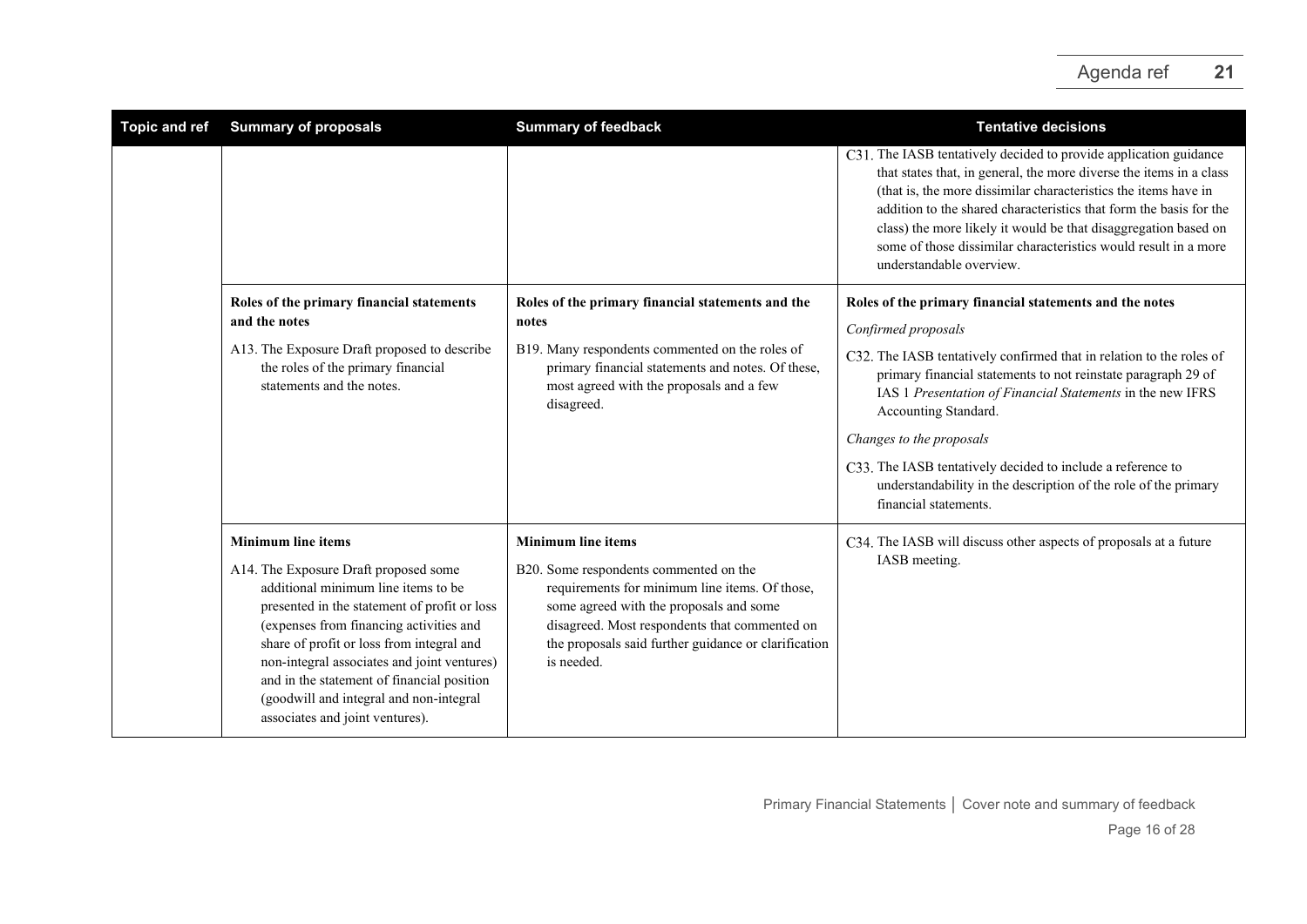| <b>Topic and ref</b>                                                                                                                                                                                                                                              | <b>Summary of proposals</b>                                                                                                                                                                                                                                                                                                                                                                                                                                                                                                                                                                                                                                                                                                                          | <b>Summary of feedback</b>                                                                                                                                                                                                                                                                                                                                                                                                                                                                                                                                                                                                                                                                                                                                                                                                             | <b>Tentative decisions</b>                                                                                                                                                                                                                                                                                                                                                                                                                                                                                                                                                                                                                                                                                                                                                                                                                                                                                      |
|-------------------------------------------------------------------------------------------------------------------------------------------------------------------------------------------------------------------------------------------------------------------|------------------------------------------------------------------------------------------------------------------------------------------------------------------------------------------------------------------------------------------------------------------------------------------------------------------------------------------------------------------------------------------------------------------------------------------------------------------------------------------------------------------------------------------------------------------------------------------------------------------------------------------------------------------------------------------------------------------------------------------------------|----------------------------------------------------------------------------------------------------------------------------------------------------------------------------------------------------------------------------------------------------------------------------------------------------------------------------------------------------------------------------------------------------------------------------------------------------------------------------------------------------------------------------------------------------------------------------------------------------------------------------------------------------------------------------------------------------------------------------------------------------------------------------------------------------------------------------------------|-----------------------------------------------------------------------------------------------------------------------------------------------------------------------------------------------------------------------------------------------------------------------------------------------------------------------------------------------------------------------------------------------------------------------------------------------------------------------------------------------------------------------------------------------------------------------------------------------------------------------------------------------------------------------------------------------------------------------------------------------------------------------------------------------------------------------------------------------------------------------------------------------------------------|
|                                                                                                                                                                                                                                                                   | A15. The proposed requirements, including<br>those proposed to be carried over from<br>IAS 1, are set out in paragraphs 20-21,<br>25-28, and B5-B15 of the Exposure Draft<br>and paragraphs BC19-BC27 of the Basis<br>for Conclusions describe the IASB's<br>reasons for these proposals.                                                                                                                                                                                                                                                                                                                                                                                                                                                            |                                                                                                                                                                                                                                                                                                                                                                                                                                                                                                                                                                                                                                                                                                                                                                                                                                        |                                                                                                                                                                                                                                                                                                                                                                                                                                                                                                                                                                                                                                                                                                                                                                                                                                                                                                                 |
| December<br>2020<br><b>AP21F</b><br><b>Disaggregati</b><br>on - analysis<br>of operating<br>expenses<br>October 2021<br><b>AP21B</b><br><b>Analysis of</b><br>operating<br>expenses -<br>presentation<br>in the<br>statement of<br>profit or loss<br><b>AP21C</b> | A16. The Exposure Draft proposed to continue<br>to require entities to present in the<br>statement of profit or loss an analysis of<br>operating expenses using either the nature<br>of expense method or the function of<br>expense method.<br>Method that provides the most useful<br>information and prohibition on mixing the<br>methods<br>A17. The Exposure Draft proposed the method<br>presented should be the one that provides<br>the most useful information to users of<br>financial statements and that entities<br>should not present line items mixing the<br>two methods, with the exceptions of line<br>items that are required line items. In<br>addition, the Exposure Draft proposed to<br>describe the factors to consider when | B21. Most respondents that commented on the<br>proposals relating to the presentation of operating<br>expenses in the statement of profit or loss. The<br>respondents had mixed views.<br>Method that provides the most useful information<br>B22. Many respondents (mainly accountancy bodies<br>and standard-setters) agreed and some (mainly<br>preparers and their representative bodies)<br>disagreed with the proposal to require an entity to<br>select the method of analysis of operating<br>expenses that is most useful;<br>some of those who agreed said that the factors<br>a)<br>included in the application guidance were helpful,<br>including how management reports internally and<br>industry practice.<br>some of those who disagreed said that entities<br>b)<br>already consider which method is most useful, so | Confirmed proposals<br>C35. The IASB tentatively decided:<br>not to develop a definition of the term 'cost of sales' as part of<br>a)<br>this project.<br>to explore retaining the proposal to require an entity to analyse<br>b)<br>and present operating expenses in the statement of profit or loss<br>based on their nature or function.<br>Changes to the proposals<br>C36. The IASB tentatively decided to explore:<br>providing limited application guidance on the 'function of<br>a)<br>expense' method set out in paragraph 70 of the Exposure Draft;<br>b)<br>providing application guidance to explain that, as a minimum,<br>cost of sales would include inventory expense (if applicable),<br>calculated in accordance with IAS 2 Inventories;<br>withdrawing the proposed prohibition on a mixed presentation<br>$\mathbf{c}$<br>and instead to provide application guidance in order to improve |
| <b>Analysis of</b><br>operating<br>expenses -                                                                                                                                                                                                                     | deciding which method of operating<br>expense analysis should be used.                                                                                                                                                                                                                                                                                                                                                                                                                                                                                                                                                                                                                                                                               | the proposals would require entities to incur<br>additional costs for no reason, and the proposed<br>guidance effectively gives an entity a free choice.<br>Prohibition on mixing the methods                                                                                                                                                                                                                                                                                                                                                                                                                                                                                                                                                                                                                                          | comparability and help achieve faithful representation; and<br>retaining the proposal to provide application guidance on how<br>d)<br>to determine which presentation method an entity would use to<br>provide the most useful information to users of the financial                                                                                                                                                                                                                                                                                                                                                                                                                                                                                                                                                                                                                                            |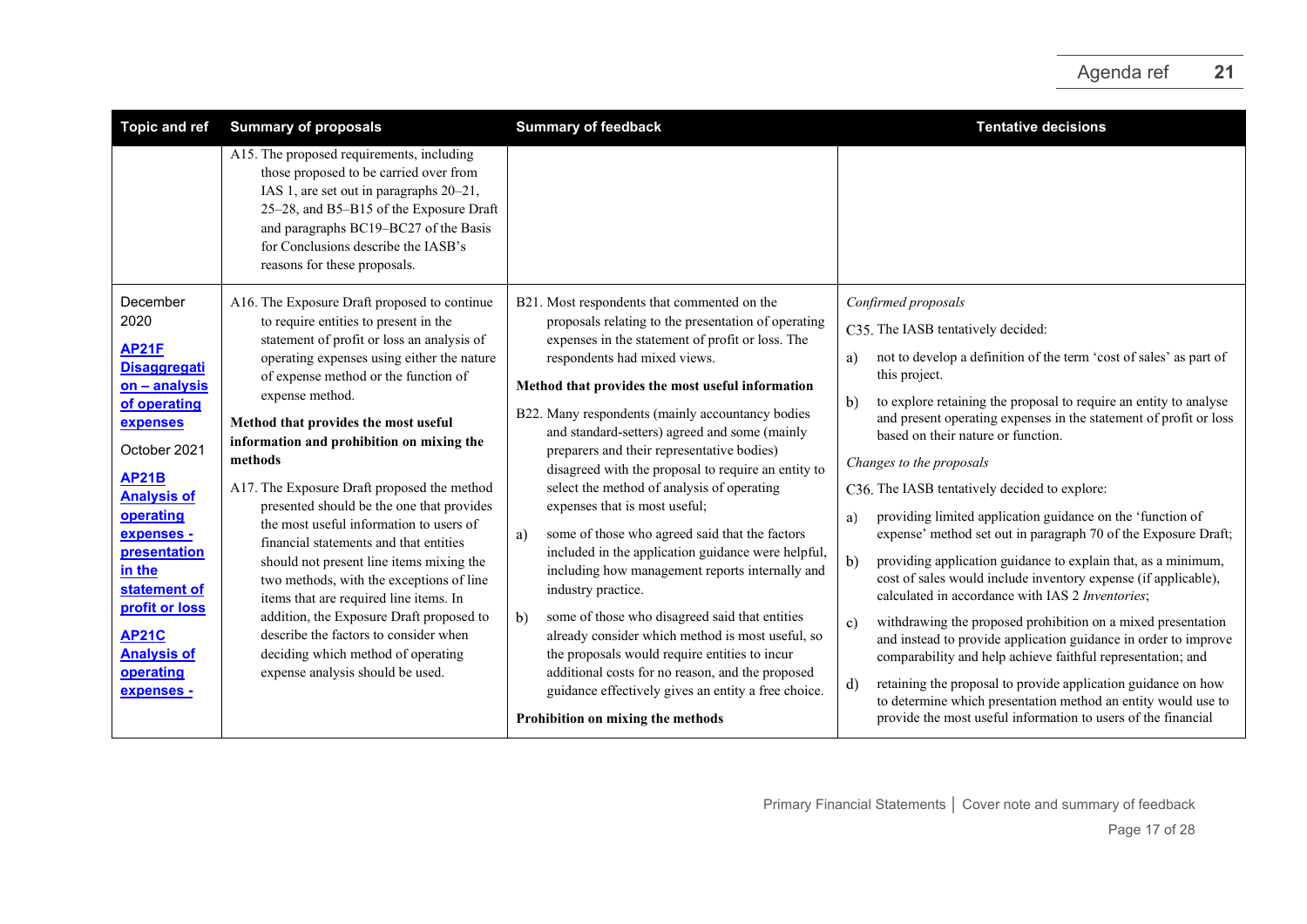| <b>Topic and ref</b>       | <b>Summary of proposals</b>                                                                                                                                                                                                                                                                                                                                                                                                                     | <b>Summary of feedback</b>                                                                                                                                                                                                                                                                                                                                                                                                                                                                                                                                   | <b>Tentative decisions</b>                                                                                                                                                                                                                                                                                                                                                                                                    |
|----------------------------|-------------------------------------------------------------------------------------------------------------------------------------------------------------------------------------------------------------------------------------------------------------------------------------------------------------------------------------------------------------------------------------------------------------------------------------------------|--------------------------------------------------------------------------------------------------------------------------------------------------------------------------------------------------------------------------------------------------------------------------------------------------------------------------------------------------------------------------------------------------------------------------------------------------------------------------------------------------------------------------------------------------------------|-------------------------------------------------------------------------------------------------------------------------------------------------------------------------------------------------------------------------------------------------------------------------------------------------------------------------------------------------------------------------------------------------------------------------------|
| disclosure in<br>the notes |                                                                                                                                                                                                                                                                                                                                                                                                                                                 | B23. Many respondents (mainly users, accountancy<br>bodies and standard-setters) agreed and many<br>(mainly preparers and their representative bodies<br>along with a few users) disagreed with the<br>proposal to prohibit an entity from mixing the<br>methods of analysis of expenses;                                                                                                                                                                                                                                                                    | statements (but modifying that guidance as a consequence of<br>withdrawing the proposal to prohibit a mixed presentation).<br>C37. The IASB will continue discussing these proposals at a future<br>IASB meeting.                                                                                                                                                                                                             |
|                            |                                                                                                                                                                                                                                                                                                                                                                                                                                                 | some of those who agreed said that the mixed<br>a)<br>presentation has emerged over time and the<br>proposals are a good way to reset the boundaries<br>of what is acceptable, and the proposals are not<br>expected to have significant impact on entities,<br>which are not mixing the two methods currently.<br>some of those who disagreed said that in some<br>$\mathbf{b}$<br>instances, the mixed method provides the most<br>useful information, and the proposals will not<br>enhance comparability, especially with companies<br>applying US GAAP. |                                                                                                                                                                                                                                                                                                                                                                                                                               |
|                            | Total operating expenses by nature in a<br>single note<br>A18. An entity that presents an analysis of<br>operating expenses using the function of<br>expense method in the statement of profit<br>or loss would also be required to disclose<br>in a single note an analysis of its total<br>operating expenses using the nature of<br>expense method.<br>A19. The proposed requirements are set out in<br>paragraphs 68, 72 and B45–B48 of the | Total operating expenses by nature in a single note<br>B24. Many respondents (mainly users, standard-setters<br>and accountancy bodies) agreed and many<br>(mainly preparers and their representative bodies)<br>disagreed with the proposal to require an entity to<br>disclose an analysis of expenses by nature in the<br>notes if they present analysis of expenses by<br>function;<br>some of those who agreed said that the analysis:<br>a)<br>will provide comprehensive information and help<br>users make forecasts, will help reconcile the        | Total operating expenses by nature in a single note<br>Confirmed proposals<br>C38. The IASB tentatively decided not to explore providing an<br>undue cost relief for the disclosure of information about<br>operating expenses by nature when an entity presents in the<br>statement of profit or loss an analysis of expenses by function.<br>C39. The IASB will continue discussing these proposals at a future<br>meeting. |
|                            | Exposure Draft and paragraphs BC109-<br>BC114 of the Basis for Conclusions                                                                                                                                                                                                                                                                                                                                                                      | statement of cash flows with the income<br>statement, and will enhance comparability,                                                                                                                                                                                                                                                                                                                                                                                                                                                                        |                                                                                                                                                                                                                                                                                                                                                                                                                               |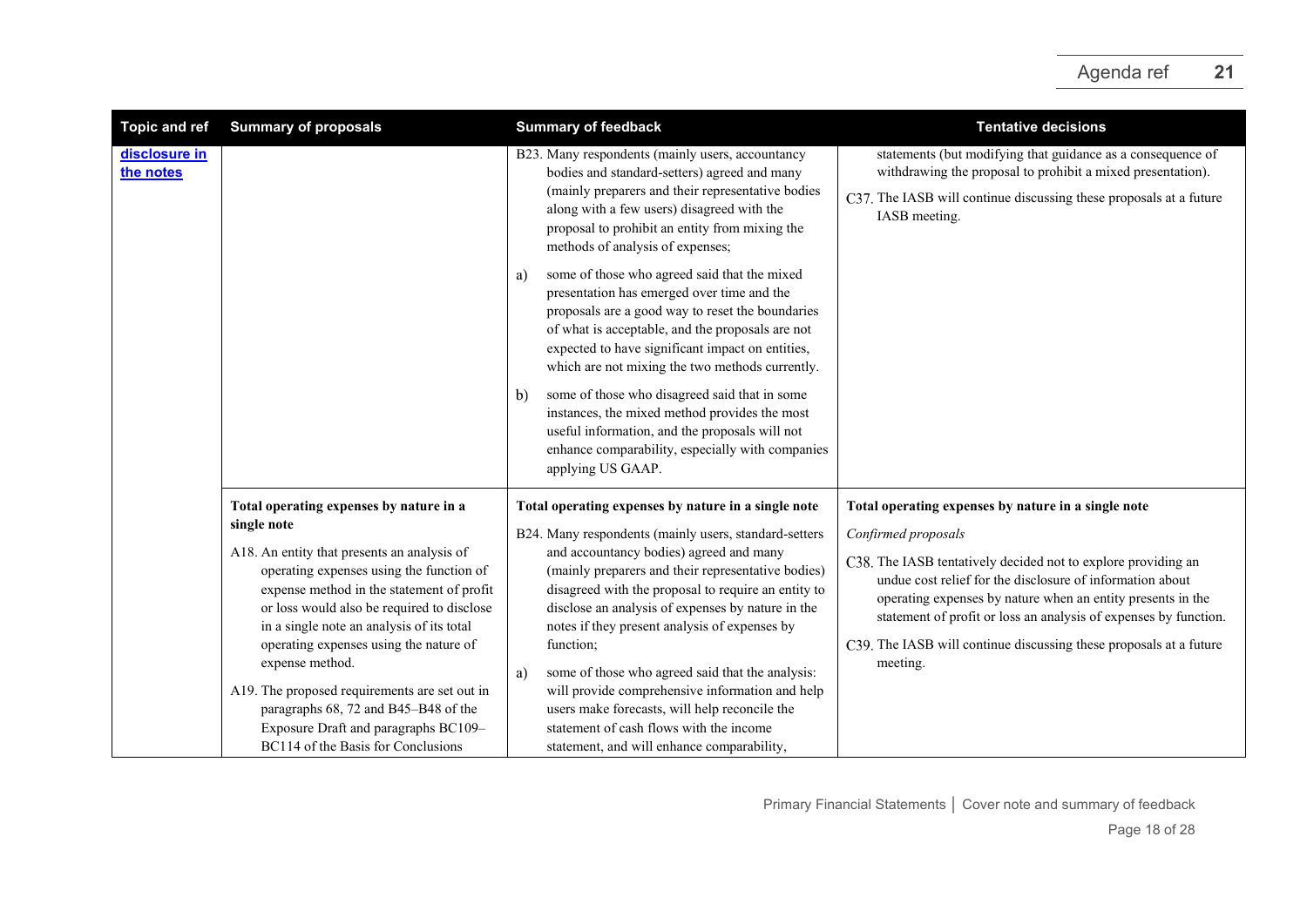| Topic and ref                                                                                                                                                                     | <b>Summary of proposals</b>                                                                                                                                                                                                                                                                                                                                                                                                                                                                                                                                                                                                                                                          | <b>Summary of feedback</b>                                                                                                                                                                                                                                                                                                                                                                                                                                                                                                                                                                                                                                                                                                                                                                                                                                               | <b>Tentative decisions</b>                                                                                                                                                                                                                                                                                                                                                                                                                                                                                                                                                                                                                                                                                                                                                                                                                                                                                                                                                          |
|-----------------------------------------------------------------------------------------------------------------------------------------------------------------------------------|--------------------------------------------------------------------------------------------------------------------------------------------------------------------------------------------------------------------------------------------------------------------------------------------------------------------------------------------------------------------------------------------------------------------------------------------------------------------------------------------------------------------------------------------------------------------------------------------------------------------------------------------------------------------------------------|--------------------------------------------------------------------------------------------------------------------------------------------------------------------------------------------------------------------------------------------------------------------------------------------------------------------------------------------------------------------------------------------------------------------------------------------------------------------------------------------------------------------------------------------------------------------------------------------------------------------------------------------------------------------------------------------------------------------------------------------------------------------------------------------------------------------------------------------------------------------------|-------------------------------------------------------------------------------------------------------------------------------------------------------------------------------------------------------------------------------------------------------------------------------------------------------------------------------------------------------------------------------------------------------------------------------------------------------------------------------------------------------------------------------------------------------------------------------------------------------------------------------------------------------------------------------------------------------------------------------------------------------------------------------------------------------------------------------------------------------------------------------------------------------------------------------------------------------------------------------------|
|                                                                                                                                                                                   | describe the IASB's reasons for the<br>proposals.                                                                                                                                                                                                                                                                                                                                                                                                                                                                                                                                                                                                                                    | because it is less judgmental than analysis by<br>functions.<br>some of those who disagreed with the proposals<br>b)<br>said that both methods are equally relevant, but<br>the proposals seem to favour by-nature analysis,<br>and the costs of providing the analysis by nature<br>will be higher than the benefits, including some<br>entities that may not be able to provide the<br>analysis with their existing systems.<br>B25. Feedback from fieldwork identified practical<br>difficulties with the proposed requirements.                                                                                                                                                                                                                                                                                                                                      |                                                                                                                                                                                                                                                                                                                                                                                                                                                                                                                                                                                                                                                                                                                                                                                                                                                                                                                                                                                     |
| December<br>2020<br><b>AP21G</b><br><b>Disaggregati</b><br>on - unusual<br>income and<br>expenses<br>December<br>2021<br><b>AP21A</b><br><b>Unusual</b><br>income and<br>expenses | Definition of unusual items and disclosures<br>A20. The Exposure Draft proposed introducing<br>a definition of 'unusual income and<br>expenses'; and proposed requiring all<br>entities to disclose unusual income and<br>expenses in a single note. The Exposure<br>Draft also proposed application guidance<br>to help an entity to identify its unusual<br>income and expenses.<br>A21. The proposed requirements are set out in<br>paragraphs 100-102, B67-B75 of the<br>Exposure Draft and paragraphs BC122-<br>BC144 of the Basis for Conclusions<br>describe the IASB's reasons for the<br>proposals and discuss approaches that<br>were considered but rejected by the IASB. | Definition of unusual items<br>B26. The key messages from the feedback on the<br>proposals relating to unusual items are:<br>most respondents who commented on this<br>a)<br>question, including almost all users of financial<br>statements, agreed with the IASB defining<br>unusual items. Users explained that they wish to<br>identify recurring or normalised earnings but have<br>to rely on voluntary disclosures by an entity to do<br>so. Defining unusual items and requiring their<br>disclosure would provide consistent input for<br>users' analysis. Other respondents also indicated<br>they expected defining unusual items would<br>provide useful information. A few respondents<br>specifically supported the discipline that they<br>expected a definition would provide, thus<br>reducing opportunistic classification of items as<br>unusual; and | <b>Definition of unusual items</b><br>Changes to the proposals<br>C40. The IASB tentatively decided:<br>to explore how to proceed with a definition of 'unusual income<br>a)<br>and expenses';<br>to remove the reference to 'limited predictive value' from the<br>b)<br>definition of 'unusual income and expenses', and clarify in the<br>Standard that it is a necessary characteristic of unusual income<br>and expenses, not the sole characteristic; and<br>to develop the application guidance accompanying the<br>c)<br>definition of 'unusual income and expenses':<br>i) to clarify that the definition means that 'unusual income<br>and expenses' can be dissimilar in type or amount from<br>income and expenses expected in the future;<br>ii) to help an entity to assess whether similar income or<br>expenses will arise in the future, based on guidance on the<br>assessment of future transactions and other events in other<br>IFRS Accounting Standards; and |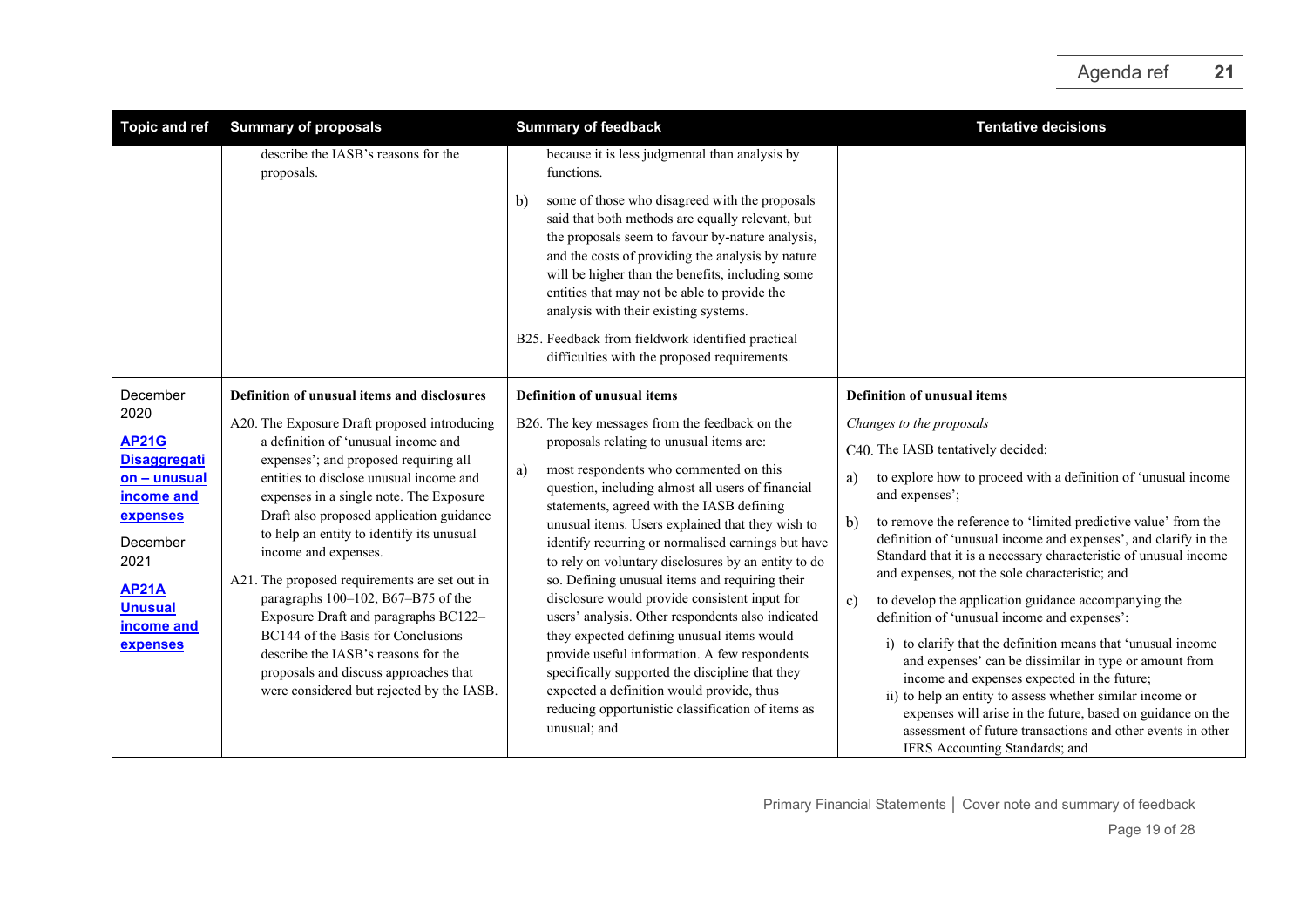# Agenda ref **21**

| <b>Topic and ref</b> | <b>Summary of proposals</b>                                              | <b>Summary of feedback</b>                                                                                                                                                                                                                                                                                                                                                                                                                                                                                                                                                                                                                                                                                                                                                                                                                                                                                                                                                                                                                                                                                                                                                                                                                                                                                                                                             | <b>Tentative decisions</b>                                                                                                                                                                                                                                                                                                                                                           |
|----------------------|--------------------------------------------------------------------------|------------------------------------------------------------------------------------------------------------------------------------------------------------------------------------------------------------------------------------------------------------------------------------------------------------------------------------------------------------------------------------------------------------------------------------------------------------------------------------------------------------------------------------------------------------------------------------------------------------------------------------------------------------------------------------------------------------------------------------------------------------------------------------------------------------------------------------------------------------------------------------------------------------------------------------------------------------------------------------------------------------------------------------------------------------------------------------------------------------------------------------------------------------------------------------------------------------------------------------------------------------------------------------------------------------------------------------------------------------------------|--------------------------------------------------------------------------------------------------------------------------------------------------------------------------------------------------------------------------------------------------------------------------------------------------------------------------------------------------------------------------------------|
|                      |                                                                          | however, most of these respondents, including<br>$\mathbf{b}$<br>some users, did not agree with the IASB's<br>definition of unusual items. They said important<br>aspects of the definition were unclear and<br>suggested various clarifications and changes.<br>Those suggestions did not lead to a clear<br>consensus on what an alternative definition should<br>be.<br><b>Disclosures</b><br>B27. Respondents were split evenly on whether or not<br>they supported the proposed disclosure in a single<br>note; some preferred presentation in the statement<br>of profit or loss because it would provide a clear<br>'normalised' profit amount, but others thought<br>that would add clutter to the statement and give<br>too great an incentive for opportunistic labelling<br>of items as unusual; some agreed with disclosure<br>in a single note because it allows easy access to<br>the information and helps in tracking what items<br>are classified as unusual over time. Others said it<br>would be more helpful to include the information<br>in the notes for the specific items of income and<br>expenses in question, for example the notes for<br>IAS 37 provisions or IAS 36 impairments. They<br>also said that the requirement for a single note<br>could lead to duplication of information required<br>by other IFRS Accounting Standards or | iii) to explain that in considering whether income or expenses<br>are similar to expected future income or expenses, an entity<br>would consider characteristics of the income and expenses,<br>including the underlying event or transaction that gives rise<br>to income or expenses.<br>C41. The IASB will continue to discuss other aspects of proposals at<br>a future meeting. |
|                      |                                                                          | regulations to be given elsewhere, for example in<br>other notes or in the management commentary.                                                                                                                                                                                                                                                                                                                                                                                                                                                                                                                                                                                                                                                                                                                                                                                                                                                                                                                                                                                                                                                                                                                                                                                                                                                                      |                                                                                                                                                                                                                                                                                                                                                                                      |
| December<br>2020     | Including management performance<br>measures in the financial statements | Including management performance measures in<br>the financial statements                                                                                                                                                                                                                                                                                                                                                                                                                                                                                                                                                                                                                                                                                                                                                                                                                                                                                                                                                                                                                                                                                                                                                                                                                                                                                               | Including management performance measures in the financial<br>statements                                                                                                                                                                                                                                                                                                             |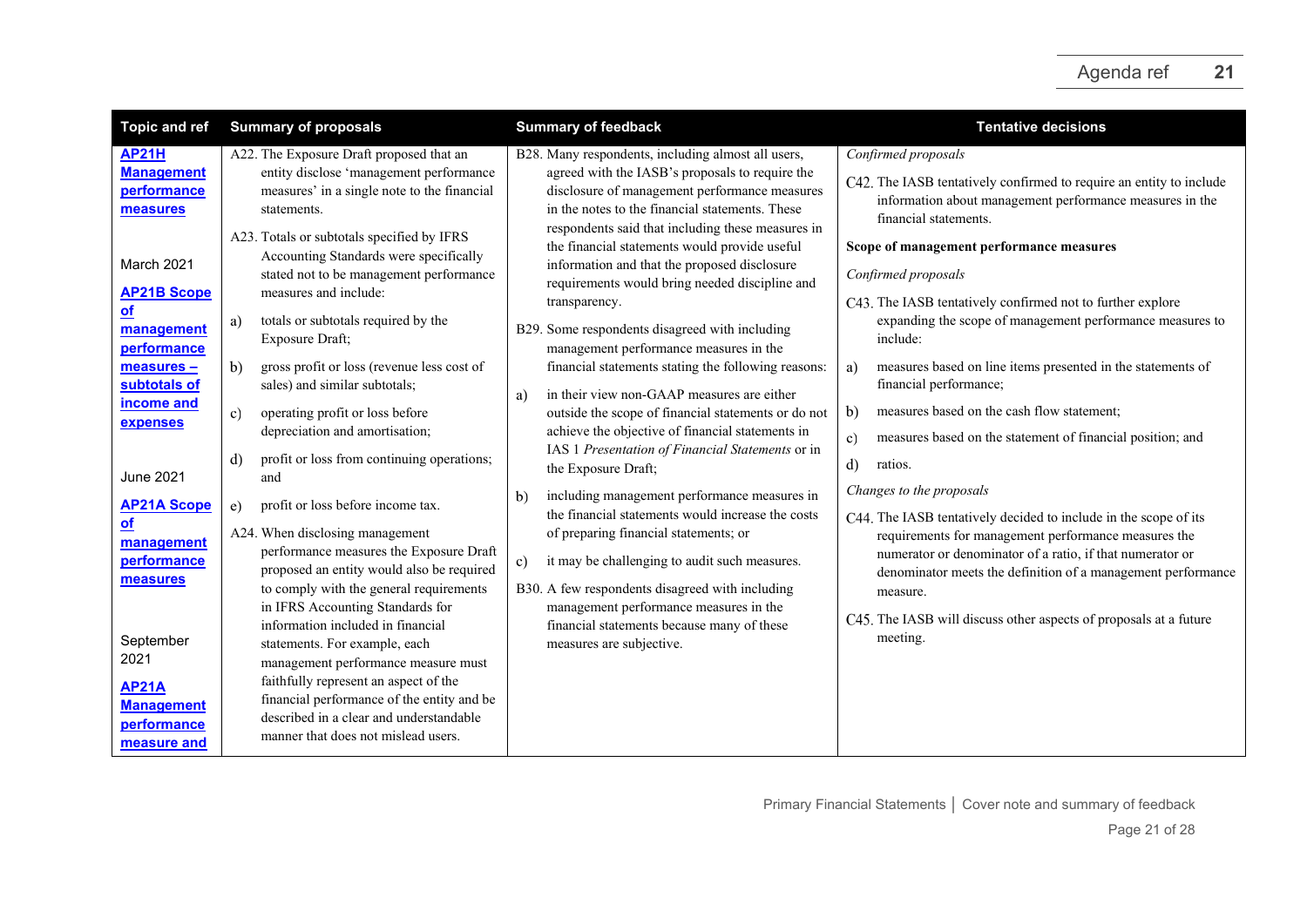| Definition of management performance measures<br>C46. The IASB tentatively confirmed to retain:<br>'providing management's view of an aspect of an entity's<br>financial performance' as the objective of management<br>'communicate to users of financial statements management's<br>view of an aspect of an entity's financial performance' in the<br>definition of management performance measures.<br>C47. The IASB tentatively decided to amend the definition of<br>management performance measures:<br>to remove the reference to complementing totals or subtotals<br>specified by IFRS Accounting Standards; and<br>to state that totals and subtotals specified by IFRS Accounting<br>Standards are not management performance measures.<br>C48. The IASB tentatively decided to establish a rebuttable<br>presumption that a subtotal of income and expenses included in<br>public communications outside financial statements represents<br>management's view of an aspect of the entity's financial |
|------------------------------------------------------------------------------------------------------------------------------------------------------------------------------------------------------------------------------------------------------------------------------------------------------------------------------------------------------------------------------------------------------------------------------------------------------------------------------------------------------------------------------------------------------------------------------------------------------------------------------------------------------------------------------------------------------------------------------------------------------------------------------------------------------------------------------------------------------------------------------------------------------------------------------------------------------------------------------------------------------------------|
| performance. In addition, the IASB tentatively decided to                                                                                                                                                                                                                                                                                                                                                                                                                                                                                                                                                                                                                                                                                                                                                                                                                                                                                                                                                        |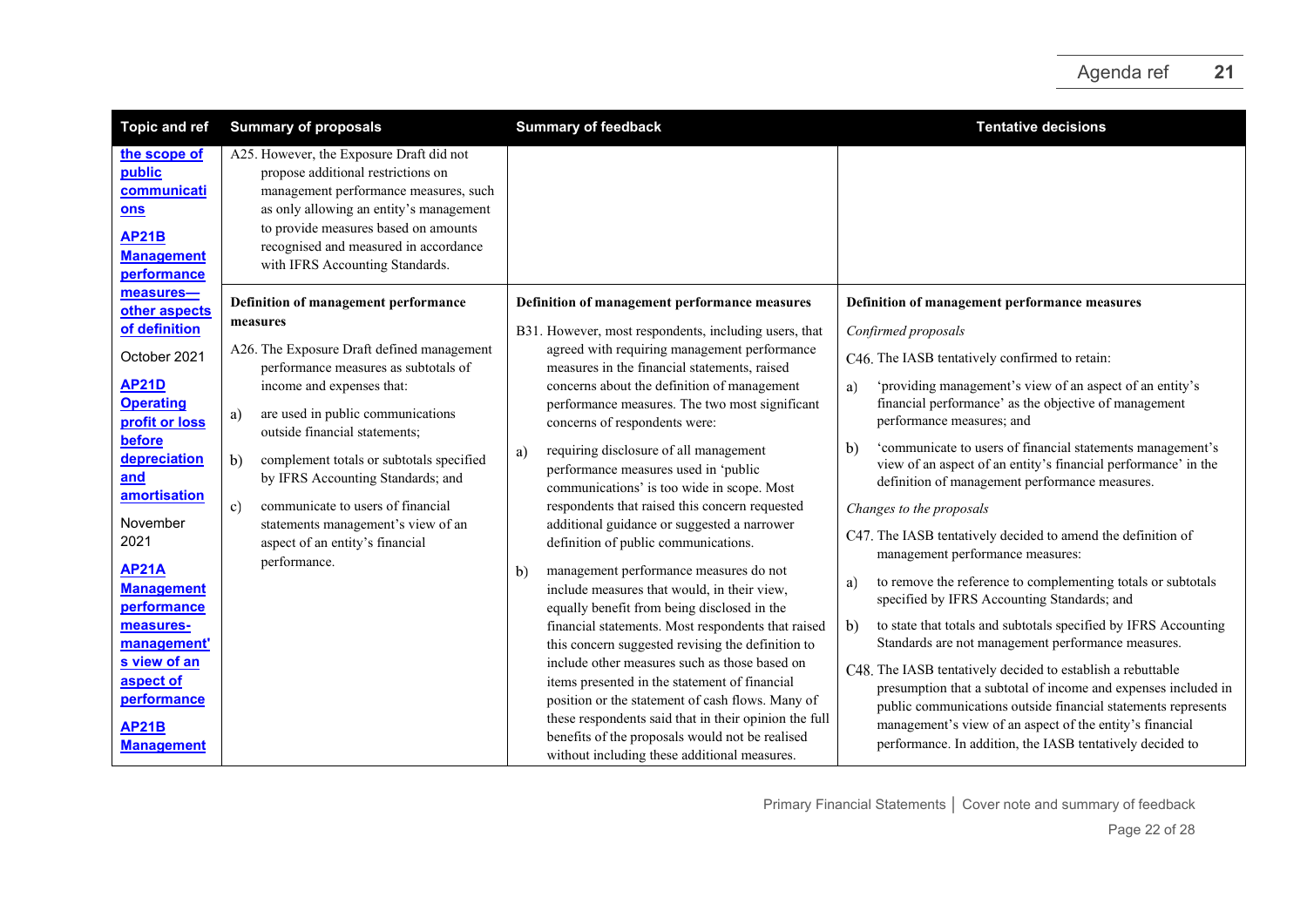<span id="page-22-2"></span><span id="page-22-1"></span><span id="page-22-0"></span>

| <b>Topic and ref</b>                                                                                                                                                                                                                                 | <b>Summary of proposals</b>                                                                                                                                                                                                                                                                                                                                                                                                                                                                                                                       | <b>Summary of feedback</b>                                                                                                                                                                                                                                                                                                                                                                                                                                                                                                                                                                                                                                                                             | <b>Tentative decisions</b>                                                                                                                                                                                                                                                                                                                                                                                                                                                                                                                                                                                                                                                          |
|------------------------------------------------------------------------------------------------------------------------------------------------------------------------------------------------------------------------------------------------------|---------------------------------------------------------------------------------------------------------------------------------------------------------------------------------------------------------------------------------------------------------------------------------------------------------------------------------------------------------------------------------------------------------------------------------------------------------------------------------------------------------------------------------------------------|--------------------------------------------------------------------------------------------------------------------------------------------------------------------------------------------------------------------------------------------------------------------------------------------------------------------------------------------------------------------------------------------------------------------------------------------------------------------------------------------------------------------------------------------------------------------------------------------------------------------------------------------------------------------------------------------------------|-------------------------------------------------------------------------------------------------------------------------------------------------------------------------------------------------------------------------------------------------------------------------------------------------------------------------------------------------------------------------------------------------------------------------------------------------------------------------------------------------------------------------------------------------------------------------------------------------------------------------------------------------------------------------------------|
| performance<br>measures<br>and the                                                                                                                                                                                                                   |                                                                                                                                                                                                                                                                                                                                                                                                                                                                                                                                                   | However, some respondents, including some<br>users, said the proposals had significant benefits,<br>even if they did not include additional measures.                                                                                                                                                                                                                                                                                                                                                                                                                                                                                                                                                  | provide high-level application guidance on how to assess<br>whether the entity has reasonable and supportable information<br>to support the rebuttal.                                                                                                                                                                                                                                                                                                                                                                                                                                                                                                                               |
| scope of<br>public<br>communicati<br>ons<br><b>AP21C</b><br><b>Management</b><br>performance<br>measures-                                                                                                                                            |                                                                                                                                                                                                                                                                                                                                                                                                                                                                                                                                                   |                                                                                                                                                                                                                                                                                                                                                                                                                                                                                                                                                                                                                                                                                                        | C49. The IASB tentatively decided to narrow the scope of public<br>communications considered for the purposes of applying the<br>definition of management performance measures, by excluding<br>oral communications, transcripts and social media posts.<br>C50. The IASB also tentatively decided to add application guidance,<br>but remove the specific requirement about faithful<br>representation.                                                                                                                                                                                                                                                                            |
| faithful<br>representatio                                                                                                                                                                                                                            | <b>Disclosure requirements</b>                                                                                                                                                                                                                                                                                                                                                                                                                                                                                                                    | <b>Disclosure requirements</b>                                                                                                                                                                                                                                                                                                                                                                                                                                                                                                                                                                                                                                                                         | Disclosure requirements - usefulness and reconciliations                                                                                                                                                                                                                                                                                                                                                                                                                                                                                                                                                                                                                            |
| <u>n</u><br>January 2022<br><b>AP21A</b><br><b>Management</b><br><b>performance</b><br>measures-<br><b>Disclosures-</b><br><b>Usefulness</b><br>and<br>reconciliation<br>$\overline{\mathbf{s}}$<br><b>AP21B</b><br><b>Management</b><br>performance | A27. The Exposure Draft proposed that an<br>entity would be required to disclose<br>specific information about management<br>performance measures, including:<br>a description of why the management<br>a)<br>performance measure communicates<br>management's view of performance;<br>b)<br>a reconciliation to the most directly<br>comparable total or subtotal specified by<br>IFRS Accounting Standards;<br>the income tax effect and the effect on<br>c)<br>non-controlling interests for each item<br>disclosed in the reconciliation; and | B32. Most respondents agreed with the majority of the<br>IASB's proposed disclosure requirements. Many<br>respondents, including all users, said the<br>requirement to reconcile management<br>performance measures to the most directly<br>comparable subtotal specified in IFRS<br>Accounting Standards would increase the<br>transparency and usefulness of information about<br>these measures. Some respondents, particularly<br>users, said the disclosure requirements that would<br>apply when a management performance measure<br>is changed or removed would be particularly<br>useful.<br>B33. However, there was mixed feedback on the<br>IASB's proposal to require the disclosure of the | Confirmed proposals<br>C51. The IASB tentatively confirmed:<br>to require an entity to disclose why a management performance<br>a)<br>measure communicates management's view of performance,<br>subject to some drafting considerations relating to the terms<br>'why' and 'how', including an explanation of:<br>i) how the management performance measure is calculated;<br>and<br>ii) how the measure provides useful information about the<br>entity's performance; and<br>to require an entity to disclose a reconciliation between a<br>b)<br>management performance measure and the most directly<br>comparable subtotal or total specified in IFRS Accounting<br>Standards. |
| measures-<br><b>Disclosure of</b><br>tax and NCI                                                                                                                                                                                                     | d)<br>how the entity determined the income tax<br>effect for each item disclosed in the<br>reconciliation.                                                                                                                                                                                                                                                                                                                                                                                                                                        | tax and non-controlling interest effects of<br>reconciling items between the management<br>performance measure and the most directly<br>comparable subtotals specified in IFRS                                                                                                                                                                                                                                                                                                                                                                                                                                                                                                                         | Changes to the proposals<br>C52. The IASB tentatively decided:                                                                                                                                                                                                                                                                                                                                                                                                                                                                                                                                                                                                                      |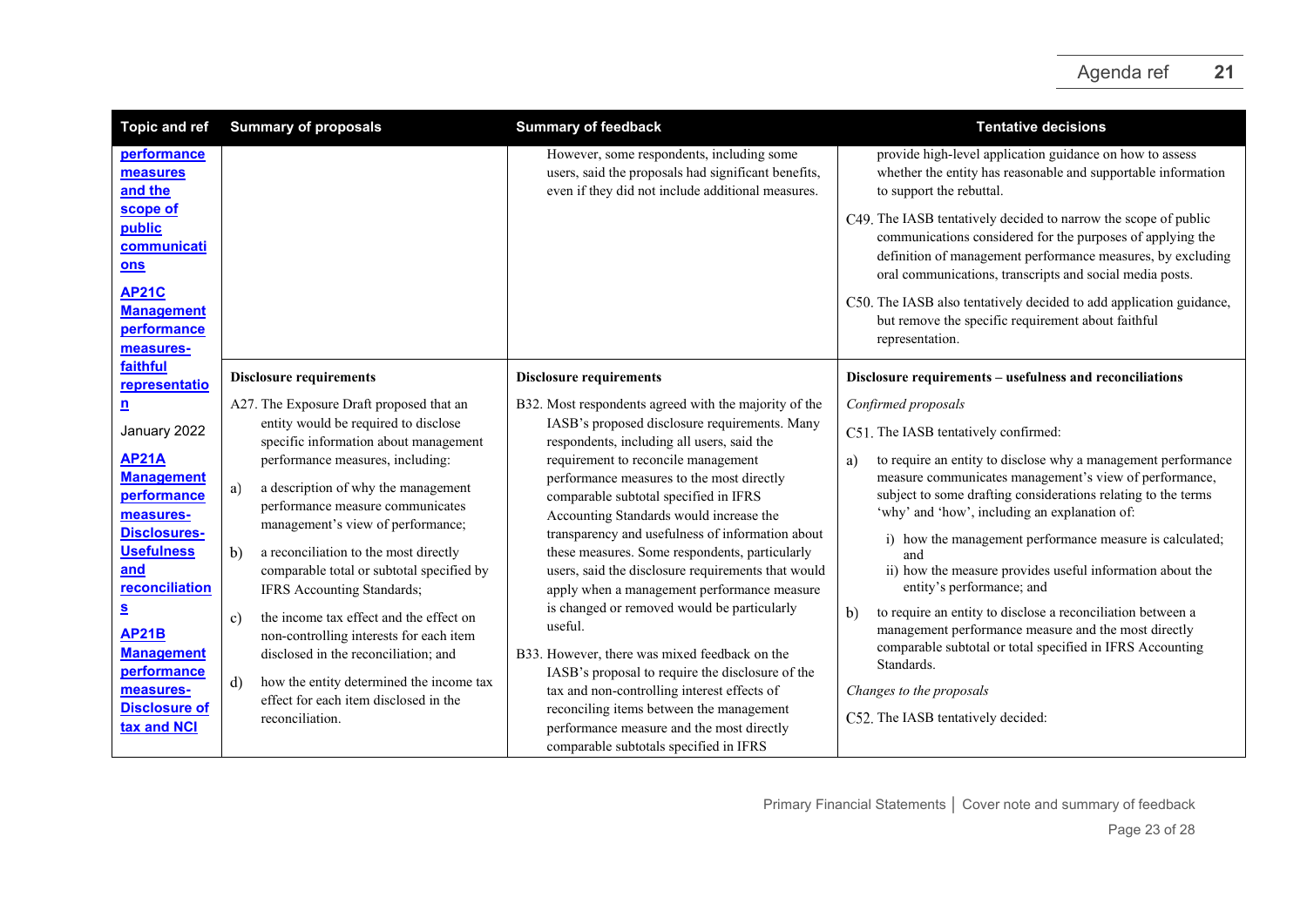| <b>Topic and ref</b> | <b>Summary of proposals</b>                                                                                                                                                                                                                                                                                                                                                                                                                                                                                                                                                                                                                                                                                                                                                                                                                                                                                                                                                                                                                                                                                   | <b>Summary of feedback</b>                                                                                                                                                                                                                                                                                                                                                                                                                                                                                                                                                                 | <b>Tentative decisions</b>                                                                                                                                                                                                                                                                                                                                                                                                                                                                                                                                                                                                                                                                                                                                                                                                                                                                                                                                                                                                                                                                                                                                                                                                                                              |
|----------------------|---------------------------------------------------------------------------------------------------------------------------------------------------------------------------------------------------------------------------------------------------------------------------------------------------------------------------------------------------------------------------------------------------------------------------------------------------------------------------------------------------------------------------------------------------------------------------------------------------------------------------------------------------------------------------------------------------------------------------------------------------------------------------------------------------------------------------------------------------------------------------------------------------------------------------------------------------------------------------------------------------------------------------------------------------------------------------------------------------------------|--------------------------------------------------------------------------------------------------------------------------------------------------------------------------------------------------------------------------------------------------------------------------------------------------------------------------------------------------------------------------------------------------------------------------------------------------------------------------------------------------------------------------------------------------------------------------------------------|-------------------------------------------------------------------------------------------------------------------------------------------------------------------------------------------------------------------------------------------------------------------------------------------------------------------------------------------------------------------------------------------------------------------------------------------------------------------------------------------------------------------------------------------------------------------------------------------------------------------------------------------------------------------------------------------------------------------------------------------------------------------------------------------------------------------------------------------------------------------------------------------------------------------------------------------------------------------------------------------------------------------------------------------------------------------------------------------------------------------------------------------------------------------------------------------------------------------------------------------------------------------------|
|                      | A28. If an entity changed the calculation of its<br>management performance measures,<br>introduced a new management<br>performance measure or removed a<br>previously disclosed management<br>performance measure the Exposure Draft<br>proposed it would be required to:<br>disclose sufficient explanation for users to<br>a)<br>understand the change, addition or<br>removal and its effects;<br>disclose the reasons for the change,<br>b)<br>addition or removal; and<br>restate its comparative information,<br>C)<br>including in the required note disclosures,<br>to reflect the change, addition or removal.<br>A29. The Exposure Draft also proposed that an<br>entity be prohibited from using columns<br>to present management performance<br>measures in the statement(s) of financial<br>performance.<br>A30. The proposed requirements are set out in<br>paragraphs 103-110 of the Exposure<br>Draft and paragraphs BC145-BC180 of<br>the Basis for Conclusions describe the<br>IASB's reasons for the proposals and<br>discuss approaches that were considered<br>but rejected by the IASB. | Accounting Standards. While many users agreed<br>with the disclosure requirements, some other<br>respondents said that it would be costly to obtain<br>the information, a more onerous disclosure<br>requirement than the disclosures required for<br>items in the statement of profit and loss, or<br>contrary to management performance measures<br>communicating a management view to require the<br>information. It would be contrary to<br>communicating a management view because<br>information about tax and non-controlling interest<br>effects is not always used by management. | to provide additional application guidance to support the<br>a)<br>proposed requirement described in $(C51(a))$ . The guidance<br>would clarify that, where doing so would be necessary for a<br>user of financial statements to understand why a management<br>performance measure communicates management's view of<br>performance, the explanations described in $(C51(a)(i))$ and<br>$(C51(a)(ii))$ would refer to the individual reconciling items.<br>to require an entity to disclose, for each reconciling item, the<br>b)<br>$amount(s)$ related to each line item(s) in the statement(s) of<br>financial performance.<br><b>Disclosure of tax and NCI</b><br>C53. The IASB discussed feedback on the proposal to require an<br>entity to disclose the effects of tax and non-controlling interests<br>for individual items in the reconciliation between a<br>management performance measure and the most directly<br>comparable subtotal or total specified in IFRS Accounting<br>Standards. The IASB asked for further information about<br>entities that already disclose the tax effects of such reconciling<br>items; in particular, how they calculate the tax effect.<br>C54. The IASB will discuss other aspects of proposals at a future<br>meeting. |
|                      | Operating profit or loss before depreciation<br>and amortisation                                                                                                                                                                                                                                                                                                                                                                                                                                                                                                                                                                                                                                                                                                                                                                                                                                                                                                                                                                                                                                              | Operating profit or loss before depreciation and<br>amortisation                                                                                                                                                                                                                                                                                                                                                                                                                                                                                                                           | Operating profit or loss before depreciation, amortisation, and<br>specified impairments                                                                                                                                                                                                                                                                                                                                                                                                                                                                                                                                                                                                                                                                                                                                                                                                                                                                                                                                                                                                                                                                                                                                                                                |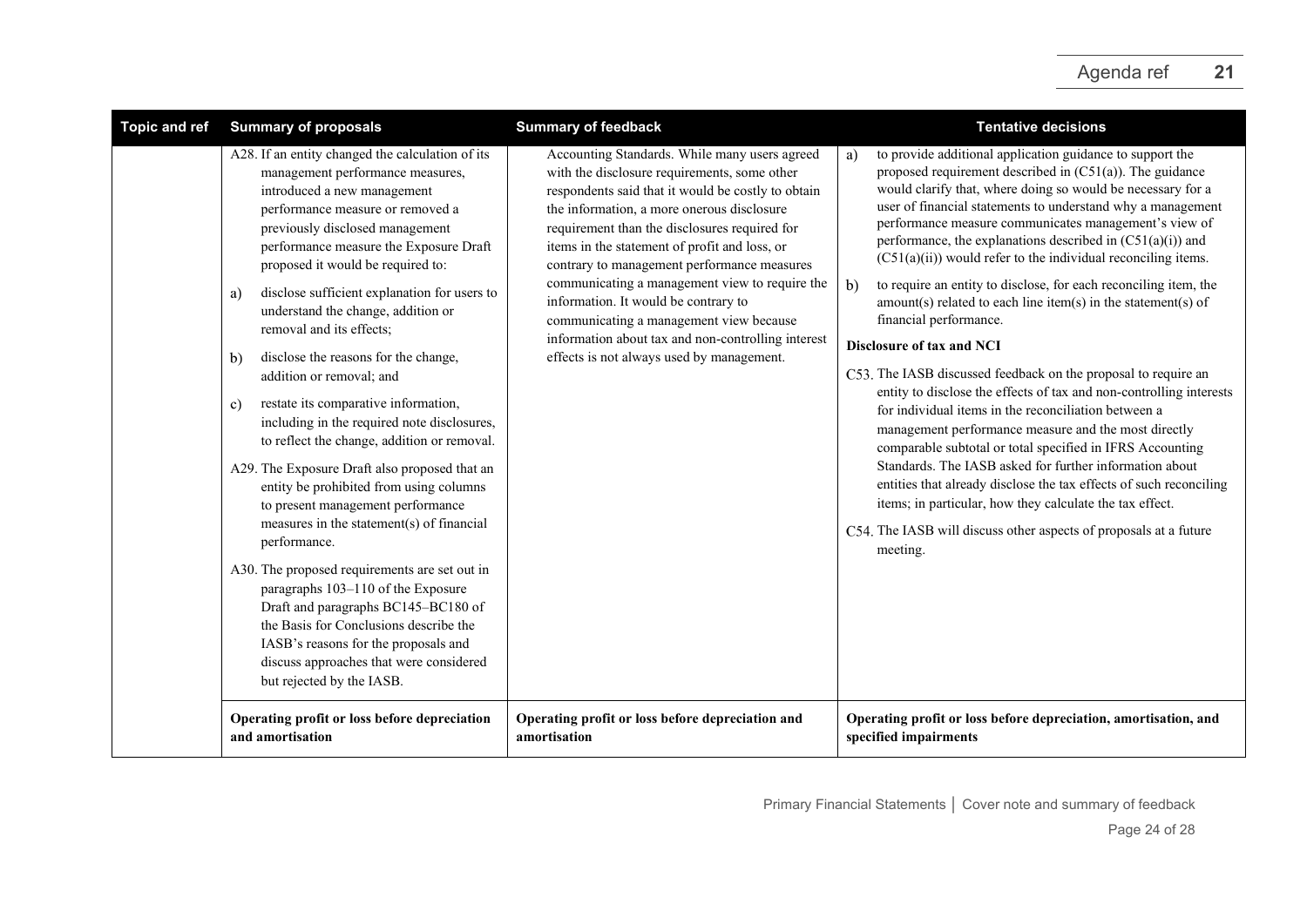| <b>Topic and ref</b>                                                                                 | <b>Summary of proposals</b>                                                                                                                                                                                                                                                                                                                                                                                                                                                                                                                                              | <b>Summary of feedback</b>                                                                                                                                                                                                                                                                                                                                                                                                                                                                                                                              | <b>Tentative decisions</b>                                                                                                                                                                                                                                                                                                                                                                                                                                                                                                                                                                                                                                                                                                                                                                                                                                                                                                                                                                                             |
|------------------------------------------------------------------------------------------------------|--------------------------------------------------------------------------------------------------------------------------------------------------------------------------------------------------------------------------------------------------------------------------------------------------------------------------------------------------------------------------------------------------------------------------------------------------------------------------------------------------------------------------------------------------------------------------|---------------------------------------------------------------------------------------------------------------------------------------------------------------------------------------------------------------------------------------------------------------------------------------------------------------------------------------------------------------------------------------------------------------------------------------------------------------------------------------------------------------------------------------------------------|------------------------------------------------------------------------------------------------------------------------------------------------------------------------------------------------------------------------------------------------------------------------------------------------------------------------------------------------------------------------------------------------------------------------------------------------------------------------------------------------------------------------------------------------------------------------------------------------------------------------------------------------------------------------------------------------------------------------------------------------------------------------------------------------------------------------------------------------------------------------------------------------------------------------------------------------------------------------------------------------------------------------|
|                                                                                                      | A31. The Exposure Draft did not propose<br>defining EBITDA. However, the IASB<br>proposed to exempt from the disclosure<br>requirements for management<br>performance measures a subtotal<br>calculated as operating profit or loss<br>before depreciation and amortisation. The<br>IASB considered, but rejected, describing<br>the subtotal operating profit or loss before<br>depreciation and amortisation as<br>EBITDA.<br>A32. Paragraphs BC172-BC173 of the Basis<br>for Conclusions explain why the IASB<br>has not proposed requirements relating to<br>EBITDA. | B34. Most respondents, including most users, agreed<br>with the IASB's proposal not to define earnings<br>before interest, tax, depreciation and amortisation<br>(EBITDA). These respondents said they agreed<br>that there was no consensus on what EBITDA<br>represents, that its use varies widely and that it is<br>not applicable to some industries.<br>B35. Some respondents, including some users,<br>disagreed saying the IASB should define<br>EBITDA because it is a widely used measure that<br>would benefit from a consistent definition. | Changes to the proposals<br>C55. The IASB tentatively decided:<br>to specify an operating profit or loss before depreciation and<br>a)<br>amortisation subtotal that excludes impairments of assets within<br>the scope of IAS 36 Impairment of Assets;<br>to do this by amending the specified subtotal 'operating profit<br>b)<br>or loss before depreciation and amortisation', rather than adding<br>an additional subtotal to the list of specified subtotals;<br>to label the amended specified subtotal as 'operating profit or<br>c)<br>loss before depreciation, amortisation, and specified<br>impairments';<br>not explicitly to prohibit 'EBITDA' as a label for an 'operating<br>d)<br>profit or loss before depreciation, amortisation and specified<br>impairments' subtotal, but to explain in the Basis for<br>Conclusions that such a label would rarely be a faithful<br>representation for the subtotal; and<br>to include no further specific requirements in relation to this<br>e)<br>subtotal. |
| December<br>2020/ January<br>2021<br><b>AP211</b><br><b>Statement of</b><br>cash flows<br>March 2021 | <b>Starting point for indirect method</b><br>A33. The Exposure Draft proposed requiring an<br>entity to use the operating profit or loss<br>subtotal as the starting point for the<br>indirect method of reporting cash flows<br>from operating activities.                                                                                                                                                                                                                                                                                                              | <b>Starting point for indirect method</b><br>B36. The key messages from the feedback on the<br>proposals relating to the statement of cash flows<br>are:<br>many respondents did not comment on the<br>a)<br>proposals; and<br>of those respondents that did comment, many<br>b)<br>agreed with the proposals saying that the<br>proposals would result in a consistent presentation                                                                                                                                                                    | <b>Starting point for indirect method</b><br>Confirmed proposals<br>C56. The IASB tentatively confirmed to require an entity to use the<br>operating profit or loss subtotal as the starting point for the<br>indirect method of reporting cash flows from operating<br>activities.                                                                                                                                                                                                                                                                                                                                                                                                                                                                                                                                                                                                                                                                                                                                    |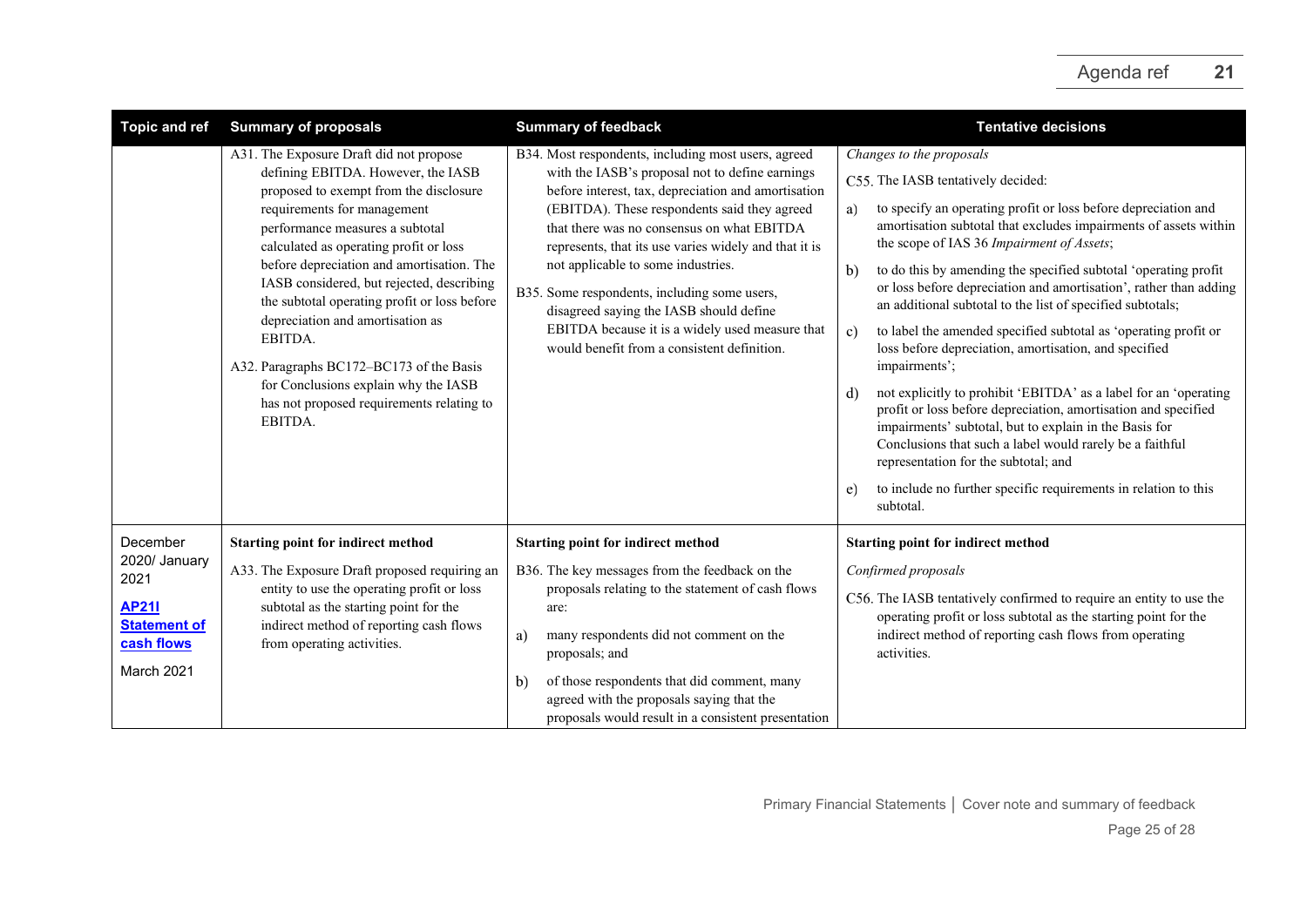<span id="page-25-0"></span>

| <b>Topic and ref</b>                              | <b>Summary of proposals</b>                                                                                                                                                                                                                                                                                               |                         |                                                                                                     | <b>Summary of feedback</b>                                                                                                                                                                                                                                                                                                                                                                      | <b>Tentative decisions</b>                                                                                                                                                                                                                                                                                                                                                                                                                                                       |
|---------------------------------------------------|---------------------------------------------------------------------------------------------------------------------------------------------------------------------------------------------------------------------------------------------------------------------------------------------------------------------------|-------------------------|-----------------------------------------------------------------------------------------------------|-------------------------------------------------------------------------------------------------------------------------------------------------------------------------------------------------------------------------------------------------------------------------------------------------------------------------------------------------------------------------------------------------|----------------------------------------------------------------------------------------------------------------------------------------------------------------------------------------------------------------------------------------------------------------------------------------------------------------------------------------------------------------------------------------------------------------------------------------------------------------------------------|
| <b>AP21C</b><br><b>Statement of</b><br>cash flows |                                                                                                                                                                                                                                                                                                                           |                         |                                                                                                     | that would enhance comparability between<br>entities.                                                                                                                                                                                                                                                                                                                                           |                                                                                                                                                                                                                                                                                                                                                                                                                                                                                  |
|                                                   | <b>Classification of interest and dividend cash</b><br>flows<br>A34. The Exposure Draft also proposed<br>reducing the presentation alternatives<br>currently permitted by IAS 7 and<br>requiring that, in the statement of cash<br>flows, an entity classifies interest and<br>dividend cash flows as shown in the table. |                         |                                                                                                     | <b>Classification of interest and dividend cash flows</b><br>B37. The main concern of those that did not agree was<br>the lack of alignment between the statement of<br>cash flows and the statement of profit or loss,<br>which was also raised as a concern by some<br>fieldwork participants.<br>B38. Some respondents requested a comprehensive<br>review of IAS 7 Statement of Cash Flows. | <b>Classification of interest and dividend cash flows</b><br>Confirmed proposals<br>C57. The IASB tentatively confirmed proposals relating to the<br>classification of interest paid and dividend cash flows for<br>entities other than those for which investing and financing are<br>main business activities. Accordingly, interest and dividends<br>paid would be classified as financing activities, and dividends<br>received would be classified as investing activities. |
|                                                   | <b>Cash flow</b><br>item                                                                                                                                                                                                                                                                                                  | <b>Most</b><br>entities | <b>Specified</b><br>entities <sup>9</sup>                                                           |                                                                                                                                                                                                                                                                                                                                                                                                 | C58. The IASB will discuss the classification of interest received at a<br>future IASB meeting.                                                                                                                                                                                                                                                                                                                                                                                  |
|                                                   | Interest<br>paid                                                                                                                                                                                                                                                                                                          | Financing               | Accounting<br>policy choice,                                                                        |                                                                                                                                                                                                                                                                                                                                                                                                 |                                                                                                                                                                                                                                                                                                                                                                                                                                                                                  |
|                                                   | Interest<br>received                                                                                                                                                                                                                                                                                                      | Investing               | possible location<br>depends on the                                                                 |                                                                                                                                                                                                                                                                                                                                                                                                 |                                                                                                                                                                                                                                                                                                                                                                                                                                                                                  |
|                                                   | Dividends<br>received                                                                                                                                                                                                                                                                                                     | Investing               | classification of<br>the related<br>income and<br>expenses in the<br>statement of<br>profit or loss |                                                                                                                                                                                                                                                                                                                                                                                                 |                                                                                                                                                                                                                                                                                                                                                                                                                                                                                  |
|                                                   | Dividends<br>Financing<br>paid                                                                                                                                                                                                                                                                                            |                         |                                                                                                     |                                                                                                                                                                                                                                                                                                                                                                                                 |                                                                                                                                                                                                                                                                                                                                                                                                                                                                                  |

<sup>&</sup>lt;sup>9</sup> An entity that provides financing to customers as a main business activity or in the course of its main business activities invests in assets that generate a return individually and largely independently of the entity's other resources.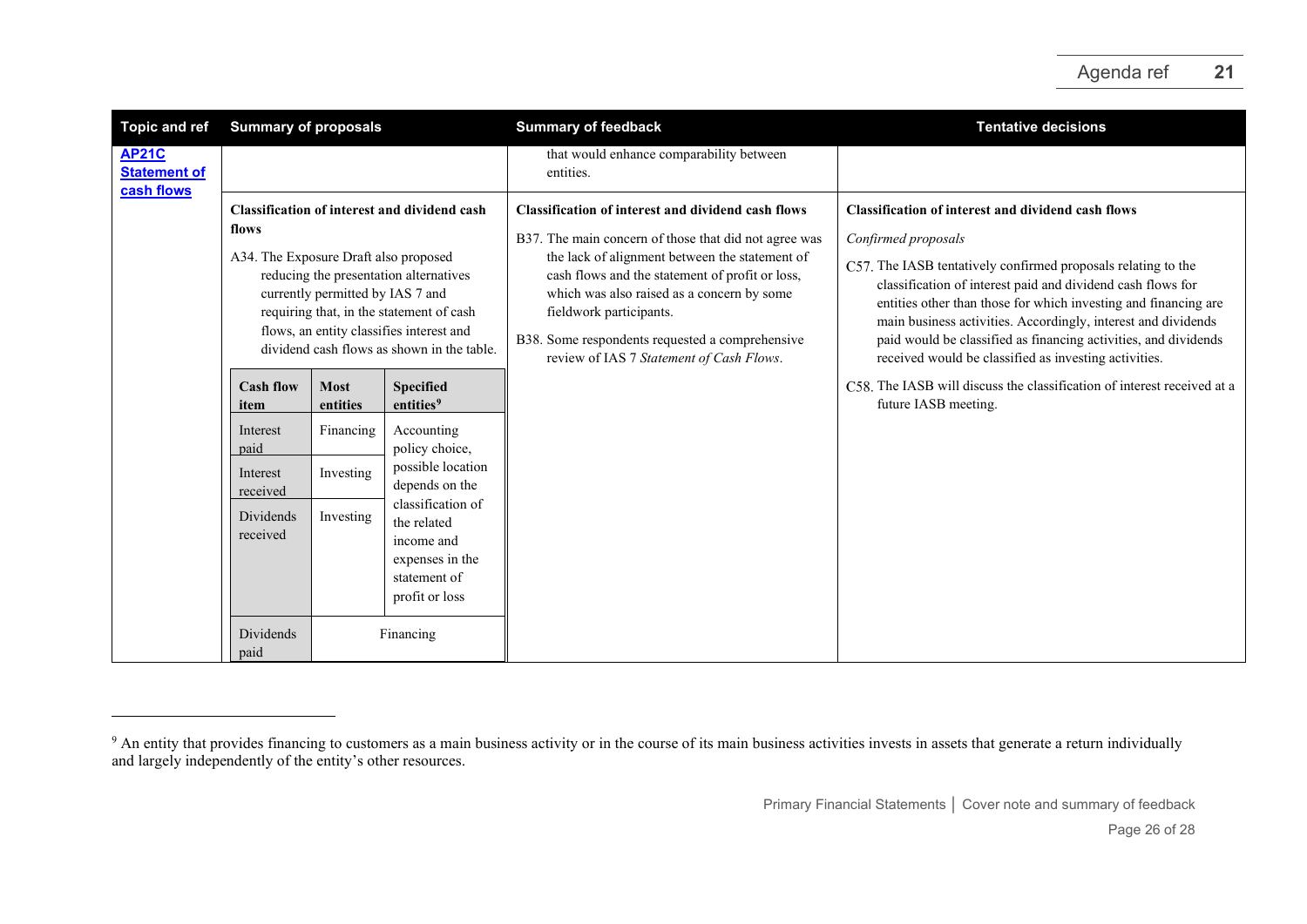| <b>Topic and ref</b>                                                     | <b>Summary of proposals</b>                                                                                                                                                                                                                                                                                                           | <b>Summary of feedback</b>                                                                                                                                                                                                                                                                                                                                          | <b>Tentative decisions</b>                                              |
|--------------------------------------------------------------------------|---------------------------------------------------------------------------------------------------------------------------------------------------------------------------------------------------------------------------------------------------------------------------------------------------------------------------------------|---------------------------------------------------------------------------------------------------------------------------------------------------------------------------------------------------------------------------------------------------------------------------------------------------------------------------------------------------------------------|-------------------------------------------------------------------------|
|                                                                          | A35. In the Exposure Draft, the proposed<br>amendment to paragraph 18(b) of IAS 7,<br>proposed new paragraphs 33A and 34A-<br>34D of IAS 7 and paragraphs BC185-<br>BC208 of the Basis for Conclusions<br>describe the IASB's reasons for the<br>proposals and discusses approaches that<br>were considered but rejected by the IASB. |                                                                                                                                                                                                                                                                                                                                                                     |                                                                         |
| December<br>2020/ January<br>2021<br><b>AP21J Other</b><br><b>topics</b> | A36. Other comments on the proposals in the<br>Exposure Draft, including the analysis of<br>the effects (paragraphs BC232-BC312 of<br>the Basis for Conclusions, including<br>Appendix) and Illustrative Examples<br>accompanying the Exposure Draft.                                                                                 | B39. Most of the comments not responding to specific<br>question related to additional work respondents<br>would like the IASB to undertake, mostly as<br>separate projects. Respondents also provided<br>feedback on proposals relating to other<br>comprehensive income and interim financial<br>reporting and comments on the proposed<br>implementation period. | C59. The IASB will discuss these proposals at a future IASB<br>meeting. |